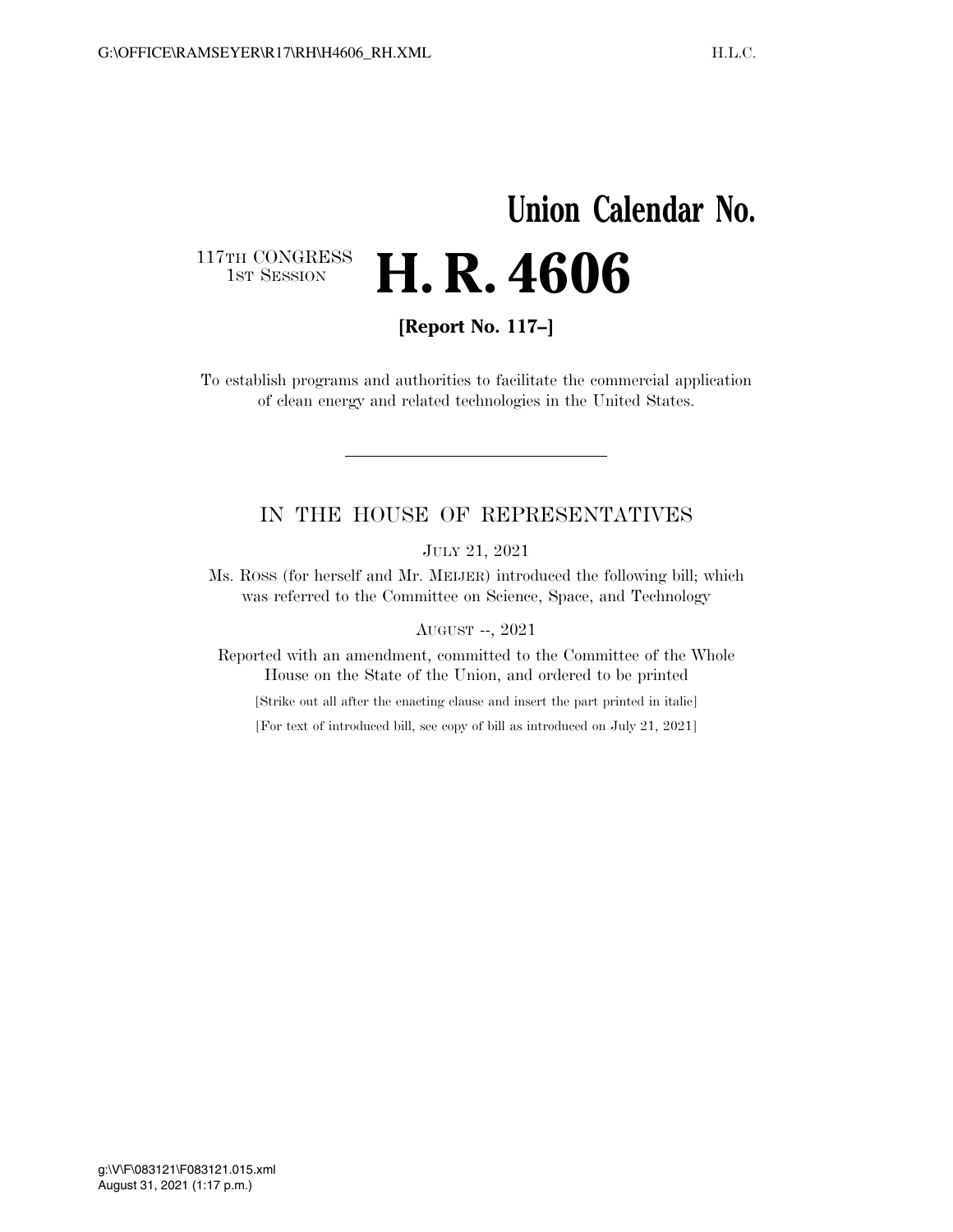# **A BILL**

To establish programs and authorities to facilitate the commercial application of clean energy and related technologies in the United States.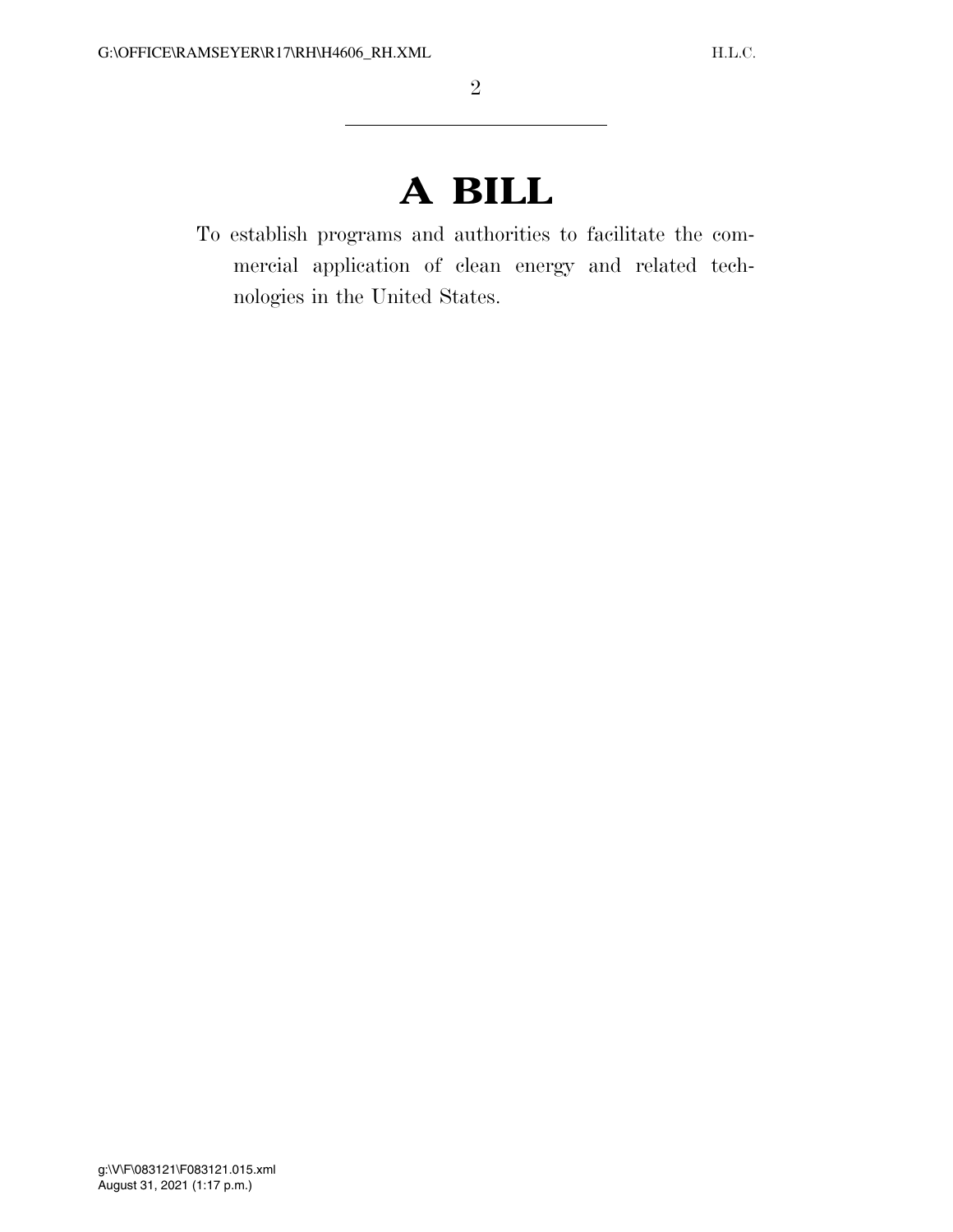- 1 *Be it enacted by the Senate and House of Representa-*
- 2 *tives of the United States of America in Congress assembled,*

### 3 *SECTION 1. SHORT TITLE; TABLE OF CONTENTS.*

- 4 *(a) SHORT TITLE.—This Act may be cited as the ''En-*
- 5 *ergizing Technology Transfer Act''.*
- 6 *(b) TABLE OF CONTENTS.—The table of contents for*
- 7 *this Act is as follows:*

*Sec. 1. Short title; table of contents. Sec. 2. Definitions.* 

#### *TITLE I—NATIONAL CLEAN ENERGY TECHNOLOGY TRANSFER PROGRAMS*

- *Sec. 101. National clean energy incubator program.*
- *Sec. 102. Clean energy technology university prize competition.*
- *Sec. 103. Clean energy technology transfer coordination.*

#### *TITLE II—SUPPORTING TECHNOLOGY DEVELOPMENT AT THE NATIONAL LABORATORIES*

- *Sec. 201. Lab partnering service pilot program.*
- *Sec. 202. Lab-embedded entrepreneurship program.*
- *Sec. 203. Small business voucher program.*
- *Sec. 204. Entrepreneurial leave program.*
- *Sec. 205. National laboratory employee outside employment authority.*
- *Sec. 206. Signature authority.*

#### *TITLE III—DEPARTMENT OF ENERGY MODERNIZATION*

- *Sec. 301. Office of technology transitions.*
- *Sec. 302. Management of demonstration projects.*
- *Sec. 303. Streamlining prize competitions.*
- *Sec. 304. Cost-share waiver extension.*
- *Sec. 305. Special hiring authority for scientific, engineering, and project management personnel.*
- *Sec. 306. Technology transfer reports and evaluation.*

### 8 *SEC. 2. DEFINITIONS.*

- 9 *In this Act:*
- 10 *(1) CLEAN ENERGY TECHNOLOGY.—The term*
- 11 *''clean energy technology'' means a technology that*
- 12 *significantly reduces energy use, increases energy effi-*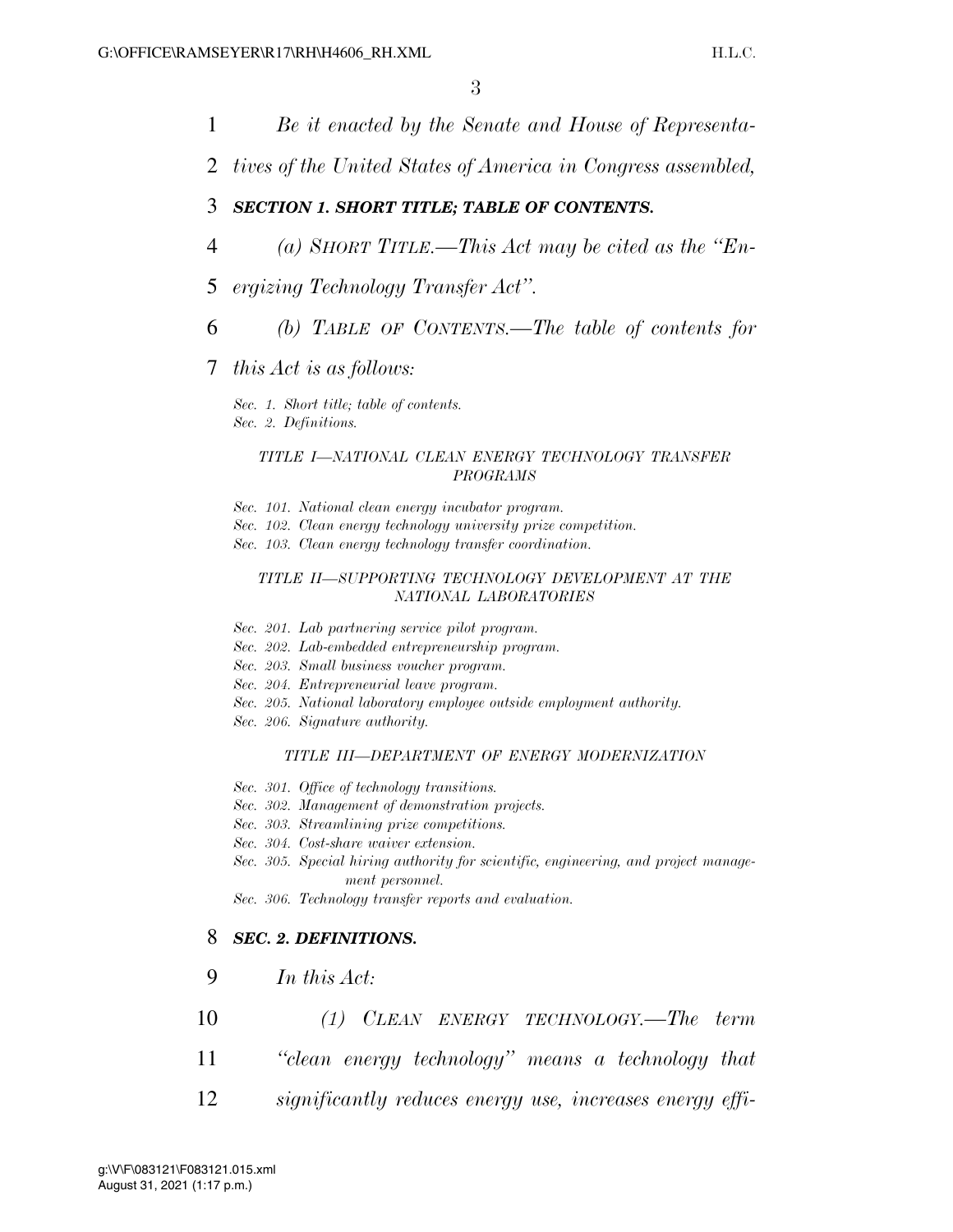| $\mathbf{1}$   | ciency, reduces greenhouse gas emissions, reduces       |
|----------------|---------------------------------------------------------|
| $\overline{2}$ | emissions of other pollutants, or mitigates other nega- |
| 3              | tive environmental consequences of energy production,   |
| 4              | <i>transmission or use.</i>                             |
| 5              | (2) $DEPARTMENT.$ The term "Department"                 |
| 6              | means the Department of Energy.                         |
| 7              | $(3)$ DIRECTOR.—The term "Director" means the           |
| 8              | Director of each National Laboratory and the Direc-     |
| 9              | tor of each Department of Energy single-purpose re-     |
| 10             | search facility.                                        |
| 11             | ECONOMICALLY DISTRESSED AREA.-The<br>(4)                |
| 12             | term "economically distressed area" has the meaning     |
| 13             | described in section $301(a)$ of the Public Works and   |
| 14             | Economic Development Act of 1965 (42 U.S.C.             |
| 15             | $3161(a)$ ).                                            |
| 16             | $(5)$ GRANT.—The term "grant" means a grant             |
| 17             | award, cooperative agreement award, or any other fi-    |
| 18             | nancial assistance arrangement that the Secretary of    |
| 19             | <i>Energy determines to be appropriate.</i>             |
| 20             | (6) INSTITUTION OF HIGHER EDUCATION.—The                |
| 21             | term "institution of higher education" has the mean-    |
| 22             | ing given such term in the Higher Education Act of      |
| 23             | 1965, as amended (20 U.S.C. 1001).                      |
| 24             | NATIONAL LABORATORY.—The term "Na-<br>(7)               |
| 25             | tional Laboratory" has the meaning given that term      |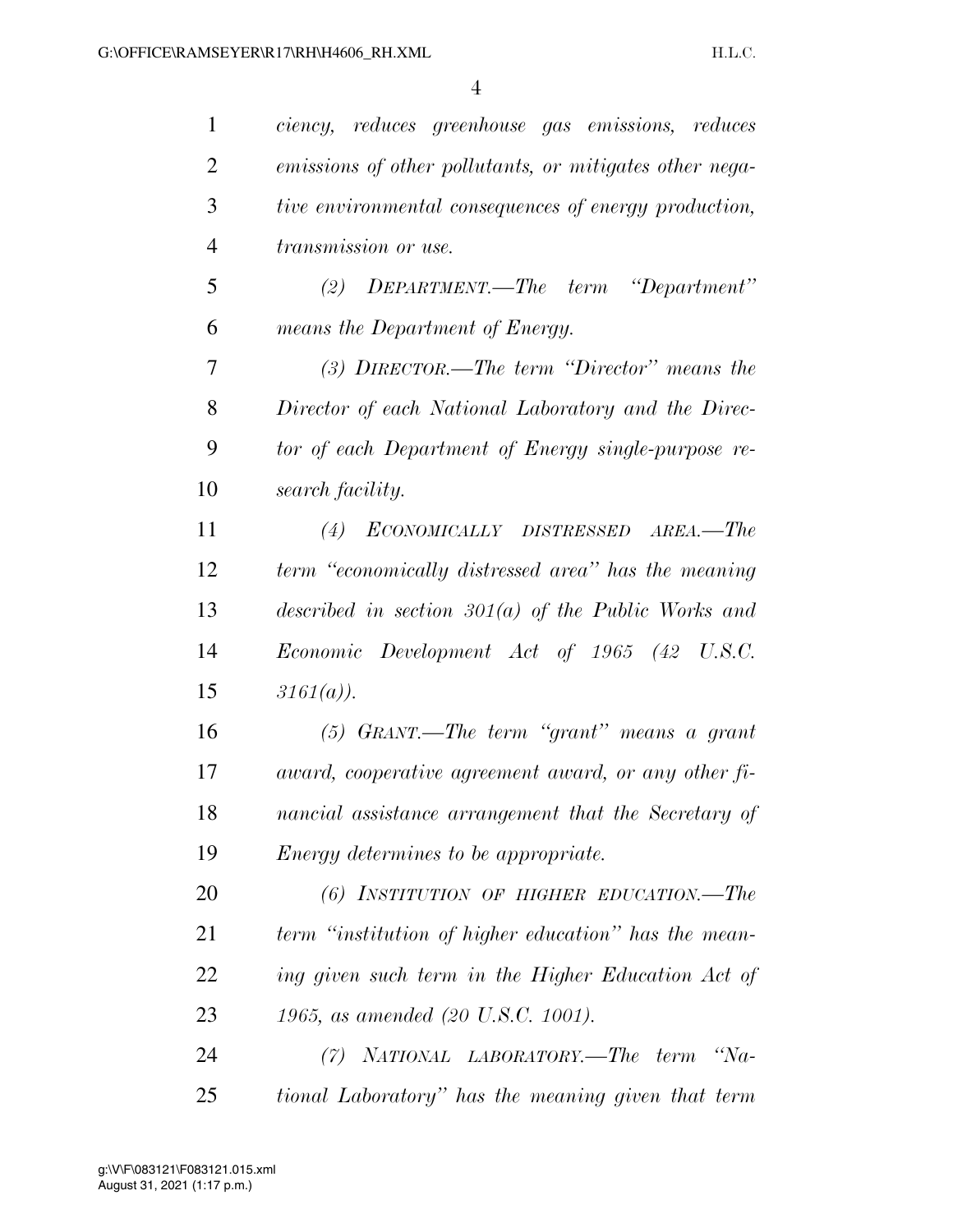| 1              | in section 2 of the Energy Policy Act of 2005 $(42)$   |
|----------------|--------------------------------------------------------|
| $\overline{2}$ | U.S.C. 15801).                                         |
| 3              | (8) SECRETARY.—The term "Secretary" means              |
| $\overline{4}$ | the Secretary of Energy.                               |
| 5              | TITLE I—NATIONAL CLEAN EN-                             |
| 6              | ERGY TECHNOLOGY TRANS-                                 |
| 7              | <b>FER PROGRAMS</b>                                    |
| 8              | SEC. 101. NATIONAL CLEAN ENERGY INCUBATOR PROGRAM.     |
| 9              | (a) CLEAN ENERGY INCUBATOR DEFINED.—In this            |
| 10             | section, the term "clean energy incubator"—            |
| 11             | $(1)$ means any entity that is designed to accel-      |
| 12             | erate the commercial application of clean energy tech- |
| 13             | nologies by providing—                                 |
| 14             | $(A)$ physical workspace, labs, and proto-             |
| 15             | typing facilities to support clean energy startups     |
| 16             | or established clean energy companies; or              |
| 17             | (B) companies developing such technologies             |
| 18             | with support, resources, and services, includ-         |
| 19             | $ing-$                                                 |
| 20             | $(i)$ access to business education and                 |
| 21             | <i>counseling</i> ;                                    |
| 22             | <i>(ii)</i> mentorship opportunities; and              |
| 23             | ( <i>iii</i> ) other services rendered for the         |
| 24             | purpose of aiding the development and com-             |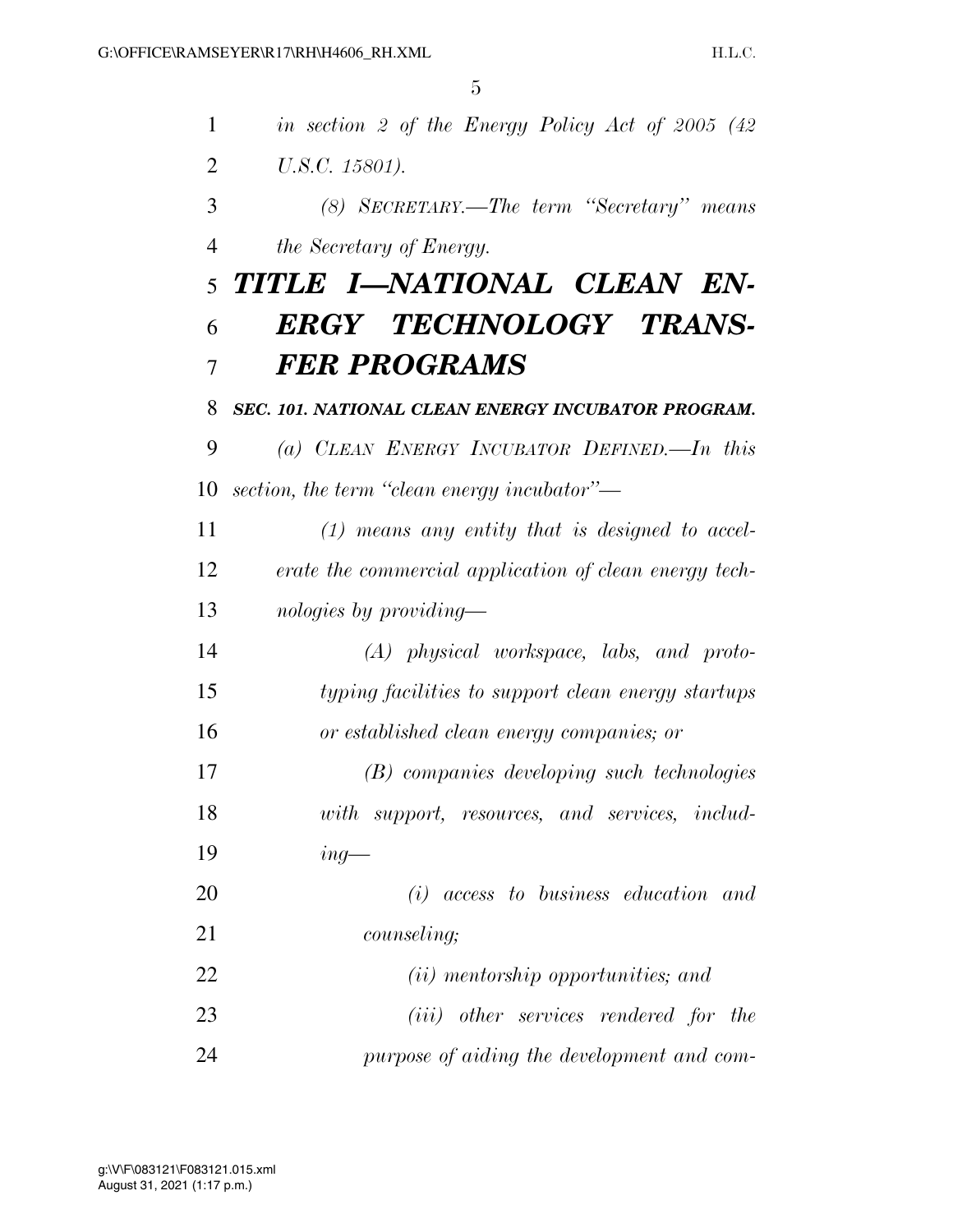|                | 6                                                             |
|----------------|---------------------------------------------------------------|
| $\mathbf{1}$   | mercial application of a clean energy tech-                   |
| $\overline{2}$ | nology; and                                                   |
| 3              | $(2)$ may include a program within or established             |
| 4              | by a National Laboratory, an institution of higher            |
| 5              | education or a State, local, or tribal government.            |
| 6              | (b) PROGRAM ESTABLISHMENT.—Not later than 180                 |
| 7              | days after the enactment of this Act, the Secretary, acting   |
| 8              | through the Chief Commercialization Officer established in    |
| 9              | section $1001(a)$ of the Energy Policy Act of 2005 (42 U.S.C. |
| 10             | $16391(a)$ , shall establish a Clean Energy Incubator Pro-    |
| 11             | gram (herein referred to as the "program") to competitively   |
| 12             | award grants to clean energy incubators.                      |
| 13             | (c) CLEAN ENERGY INCUBATOR SELECTION.-In                      |
| 14             | awarding grants to clean energy incubators under sub-         |
| 15             | section (b), the Secretary shall, to the maximum extent       |
| 16             | practicable, prioritize funding clean energy incubators       |
| 17             | $that$ —                                                      |
| 18             | $(1)$ partner with entities that carry out activities         |

 *relevant to the activities of such incubator and that operate at the local, State, and regional levels;* 

 *(2) support the commercial application activities of startup companies focused on physical hardware, computational, or integrated hardware and software technologies;*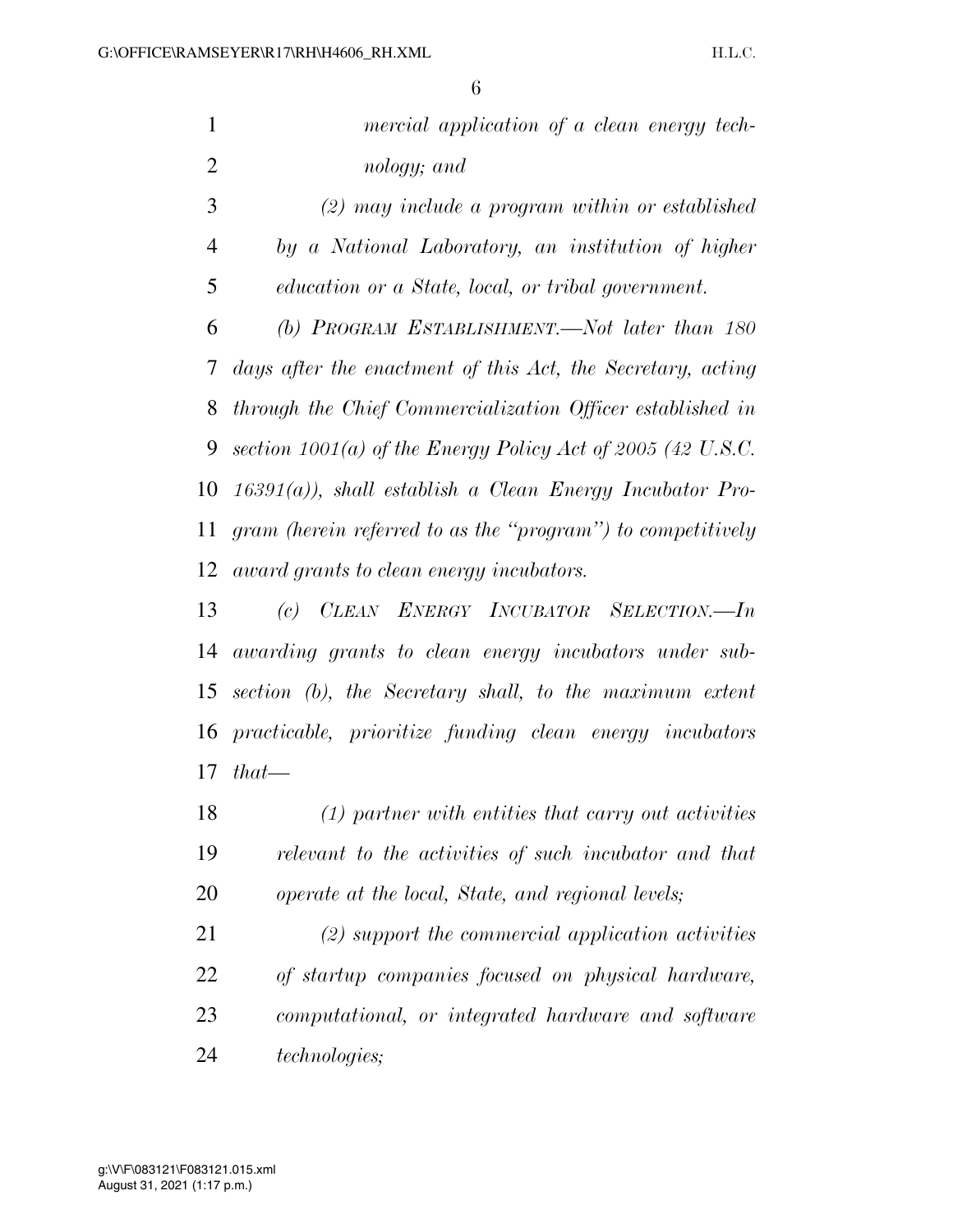| $\mathbf{1}$   | $(3)$ are located in geographically diverse regions          |
|----------------|--------------------------------------------------------------|
| $\overline{2}$ | of the United States;                                        |
| 3              | $(4)$ are located in, or partner with entities lo-           |
| 4              | cated in, economically-distressed areas;                     |
| 5              | $(5)$ support the development of entities focused on         |
| 6              | expanding clean energy tools and technologies to             |
| 7              | rural, Tribal, and low-income communities;                   |
| 8              | $(6)$ support the commercial application of tech-            |
| 9              | being developed by clean energy entre-<br>nologies           |
| 10             | preneurs from underrepresented backgrounds; and              |
| 11             | $(7)$ have a plan for sustaining activities of the           |
| 12             | incubator after grant funds received under this pro-         |
| 13             | gram have been expended.                                     |
| 14             | (d) AWARD LIMITS.—The Secretary shall not award              |
| 15             | more than $$4,000,000$ to one or more incubators in one      |
| 16             | given State, per fiscal year.                                |
| 17             | $(e)$ DURATION.—Each grant under subsection $(b)$ shall      |
|                | 18 be for a period of no longer than 5 years, subject to the |
| 19             | <i>availability of appropriations.</i>                       |
| 20             | (f) USE OF FUNDS.—An entity receiving a grant                |
| 21             | under this section may use grant amounts for operating ex-   |
| 22             | penses.                                                      |
| 23             | (g) RENEWAL.—An award made to a clean energy in-             |
|                | 24 cubator under this section may be renewed for a period of |

*not more than 3 years, subject to merit review.*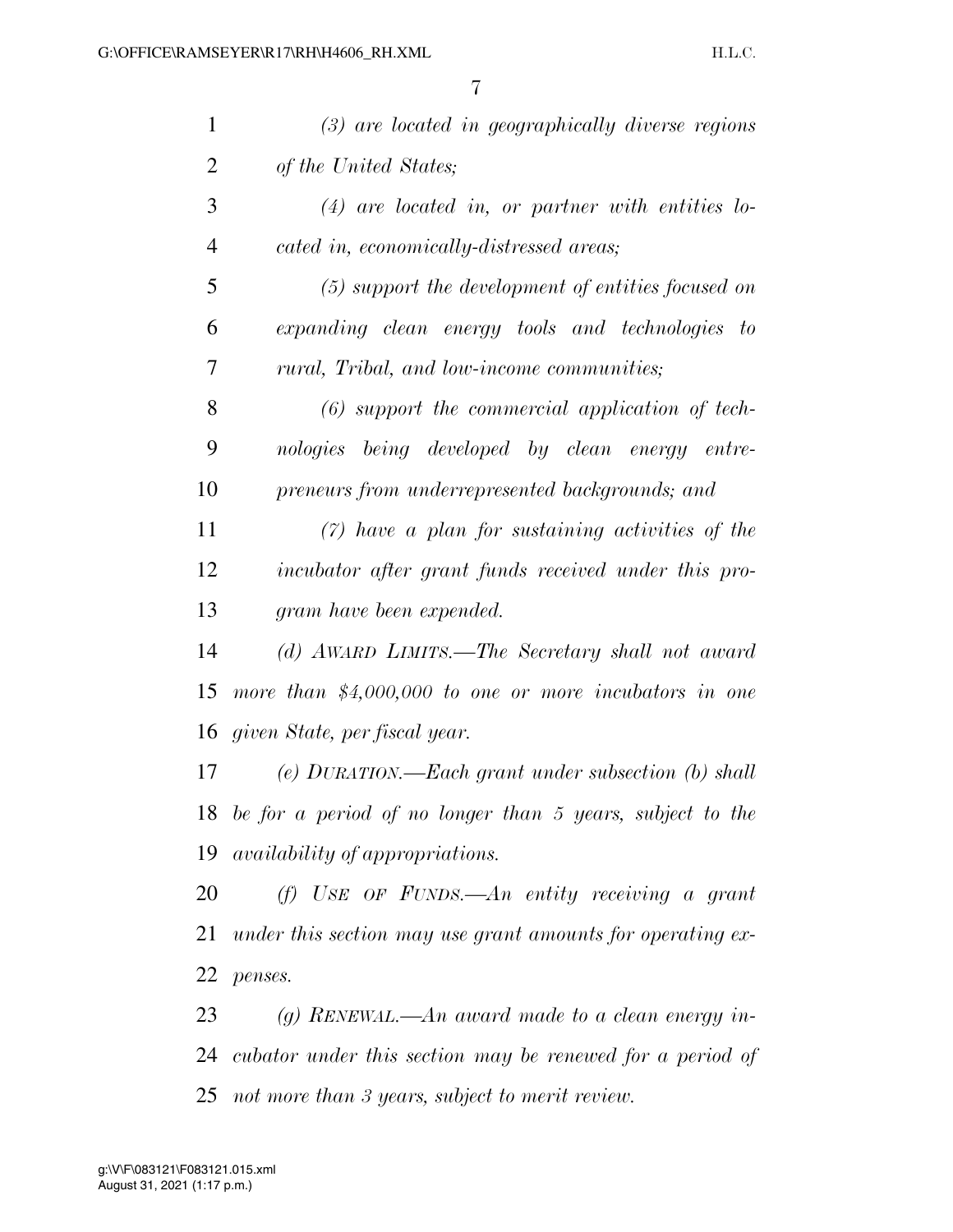*(h) EVALUATION.—In accordance with section 9007 of Division Z of the Consolidated Appropriations Act, 2021 (Public Law 116–260), the Secretary shall submit to the Committee on Science, Space, and Technology of the House of Representatives and the Committee on Energy and Nat- ural Resources of the Senate an evaluation of the program established under this section that includes analyses of the performance of the clean energy incubators.* 

 *(i) AUTHORIZATION OF APPROPRIATIONS.—There are authorized to be appropriated to the Secretary to carry out this section \$15,000,000 for each of fiscal years 2022 through 2026.* 

### *SEC. 102. CLEAN ENERGY TECHNOLOGY UNIVERSITY PRIZE COMPETITION.*

*(a) DEFINITIONS.—In this section:* 

 *(1) ELIGIBLE ENTITY.—The term ''eligible enti- ty'' means a nonprofit entity, an institution of higher education, or an entity working with one or more in-stitutes of higher education.* 

 *(2) MINORITY-SERVING INSTITUTION.—The term ''minority-serving institution'' means an institution described in section 371(a) of the Higher Education Act of 1965 (20 U.S.C. 1067q(a)).* 

 *(b) IN GENERAL.—The Secretary shall establish a pro-gram, known as the ''Clean Energy Technology University*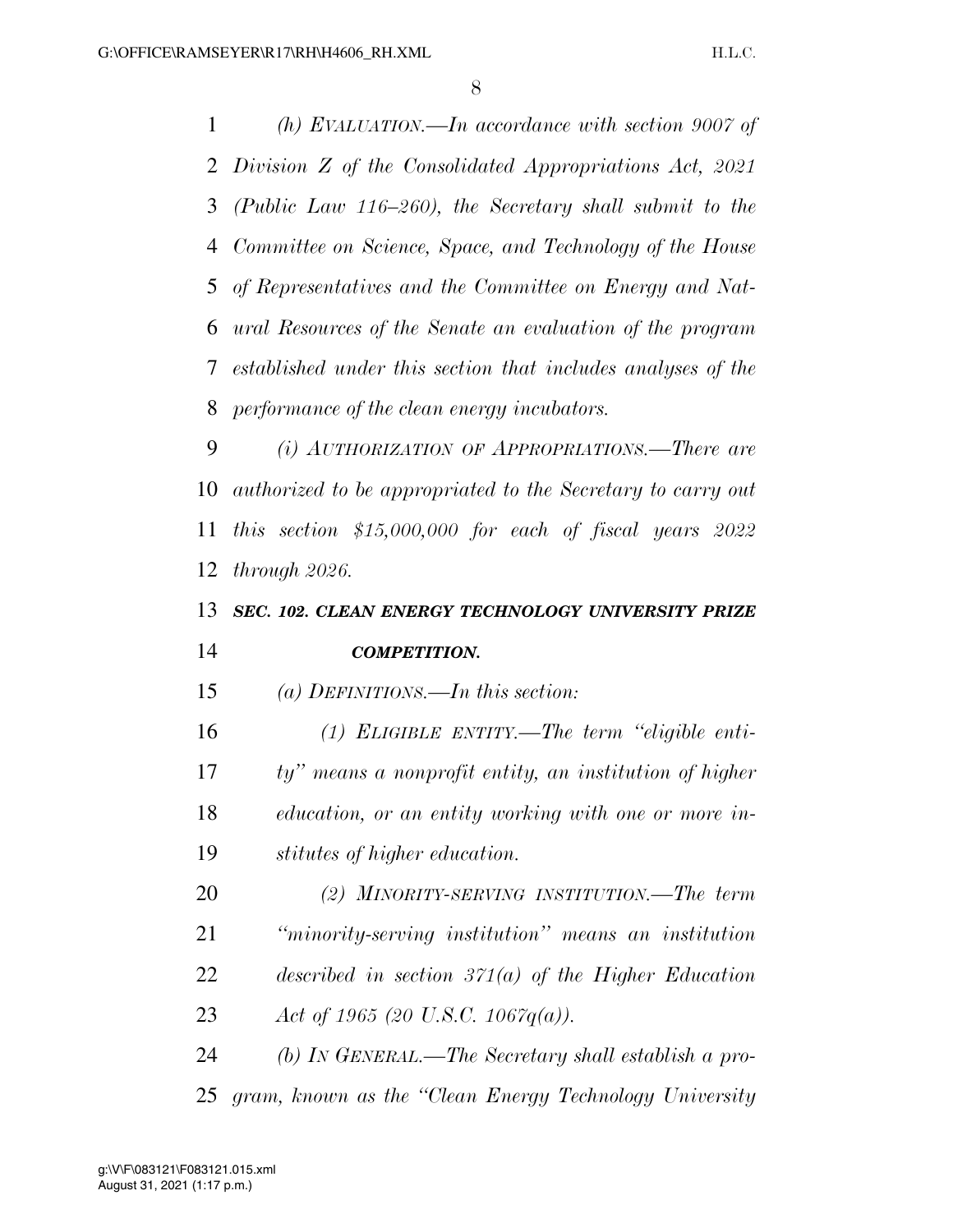*Prize'', to award funding for eligible entities to carry out regional and one national clean energy technology prize competitions, under section 24 of the Stevenson-Wydler Technology Innovation Act of 1980 (15 U.S.C. 3719). In carrying out such prize competitions, students shall compete to develop a business model for furthering the commercial application of an innovative clean energy technology.* 

 *(c) TRAINING FUNDING.—In carrying out this pro- gram, the Secretary may provide funding to train partici- pating students in skills needed for the successful commer- cial application of clean energy technologies, including through virtual training sessions.* 

 *(d) PRIORITIZATION.—In awarding grants under this section, the Secretary shall prioritize awarding grants to eligible entities that work with students at minority-serving institutions.* 

 *(e) COORDINATION.—In carrying out this program, the Secretary shall coordinate and partner with other clean en- ergy technology prize competitions. In doing so, the Sec- retary may develop and disseminate best practices for ad-ministering prize competitions under this section.* 

 *(f) REPORT.—In accordance with section 9007 of Divi- sion Z of the Consolidated Appropriations Act, 2021 (Pub-lic Law 116–260), the Secretary shall report annually on*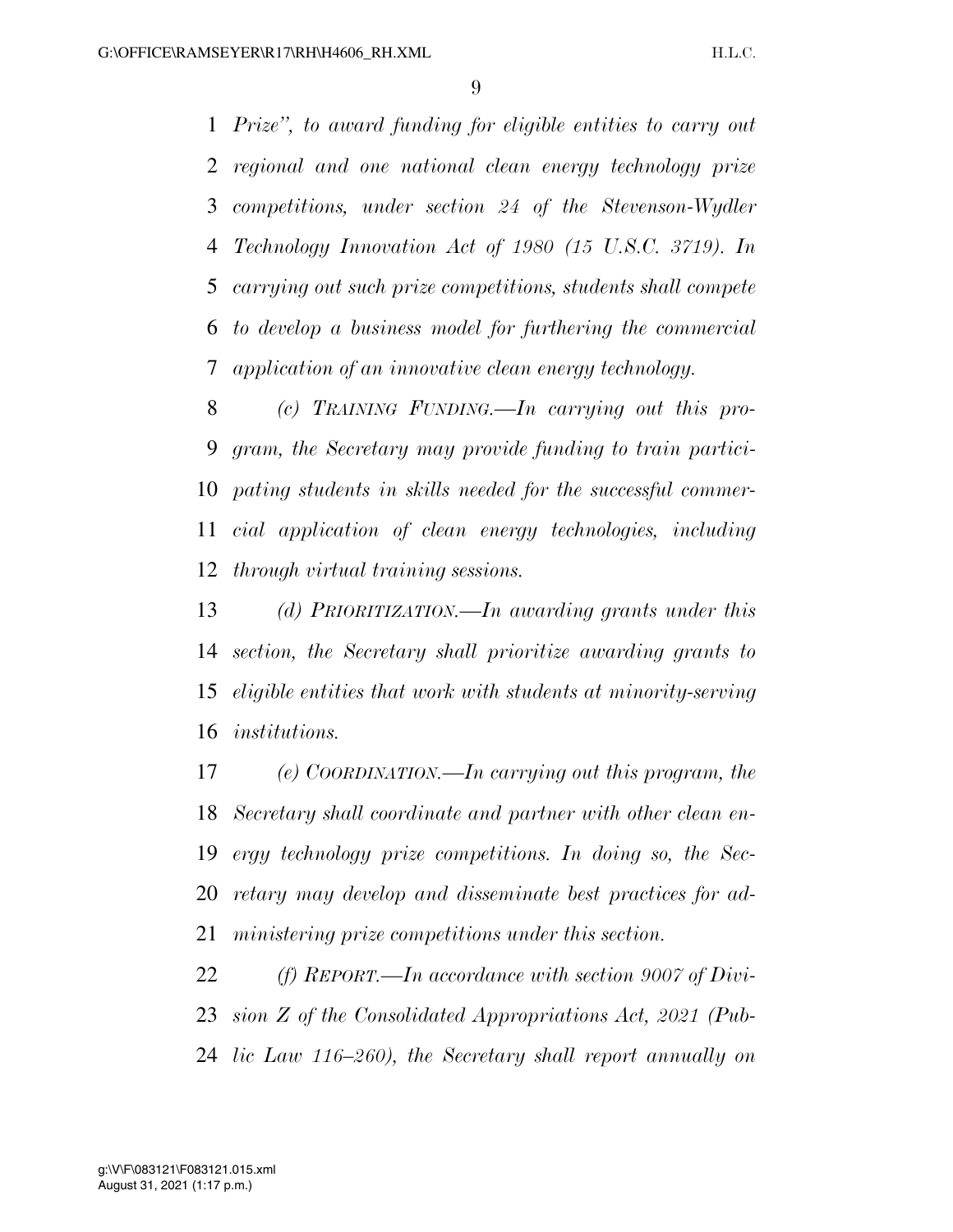*the progress and implementation of the program established under section (b).* 

 *(g) EVALUATION.—In accordance with section 9007 of Division Z of the Consolidated Appropriations Act, 2021 (Public Law 116–260), the Secretary shall submit to the Committee on Science, Space, and Technology of the House of Representatives and the Committee on Energy and Nat- ural Resources of the Senate an evaluation on the long-term outcomes of the program established under this section and the progress towards achieving the purposes of the program in subsection (b).* 

 *(h) AUTHORIZATION OF APPROPRIATIONS.—There are authorized to be appropriated to the Secretary to carry out the activities authorized in this section \$1,000,000 for each of fiscal years 2022 through 2026.* 

 *SEC. 103. CLEAN ENERGY TECHNOLOGY TRANSFER CO-ORDINATION.* 

 *(a) IN GENERAL.—The Secretary, acting through the Chief Commercialization Officer established in section 1001 (a) of the Energy Policy Act of 2005 (42 U.S.C. 16391 (a)), shall support the coordination of relevant technology trans- fer programs that advance the commercial application of clean energy technologies nationally and across all energy sectors. In particular, the Secretary may support activities to—*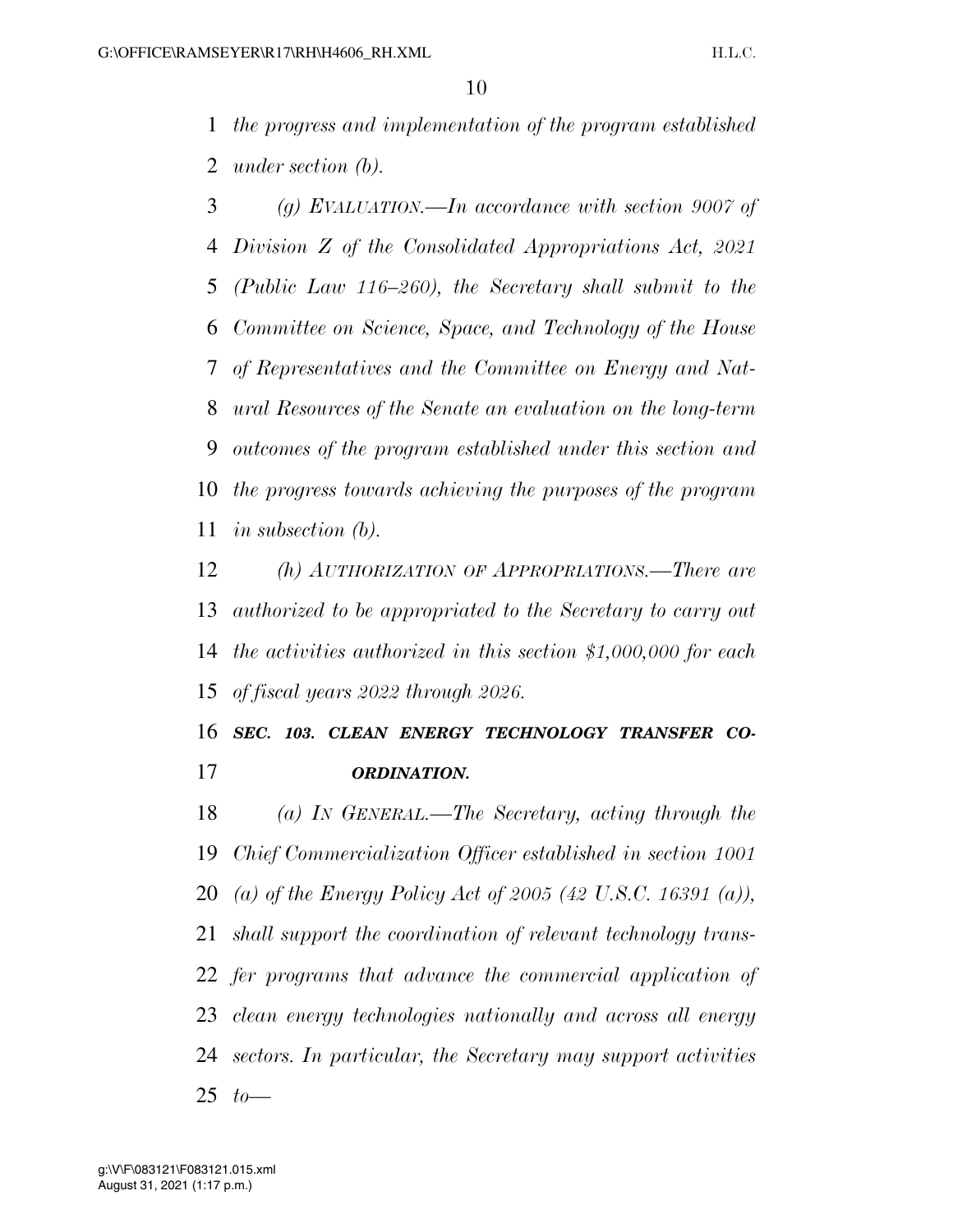| $\mathbf{1}$ | $(1)$ facilitate the sharing of information on best            |
|--------------|----------------------------------------------------------------|
| 2            | practices for successful operation of clean energy tech-       |
| 3            | nology transfer programs;                                      |
| 4            | $(2)$ coordinate resources and improve cooperation             |
| 5            | among clean energy technology transfer programs;               |
| 6            | (3) facilitate connections between entrepreneurs               |
| 7            | and start-up companies and the variety of programs             |
| 8            | related to clean energy technology transfer under the          |
| 9            | Department; and                                                |
| 10           | $(4)$ facilitate the development of metrics to meas-           |
| 11           | ure the impact of clean energy technology transfer             |
| 12           | $programs$ on-                                                 |
| 13           | $(A)$ advancing the development, demonstra-                    |
| 14           | tion, and commercial application of clean energy               |
| 15           | <i>technologies</i> ;                                          |
| 16           | (B) increasing the competitiveness of United                   |
| 17           | States in the clean energy sector, including in                |
| 18           | manufacturing; and                                             |
| 19           | (C) commercial application of clean energy                     |
| 20           | technologies being developed by entrepreneurs                  |
| 21           | from under-represented backgrounds.                            |
| 22           | (b) AUTHORIZATION OF APPROPRIATIONS.—There are                 |
| 23           | authorized to be appropriated to the Secretary to carry out    |
| 24           | the activities in this section $$3,000,000$ for each of fiscal |
| 25           | years 2022 through 2026.                                       |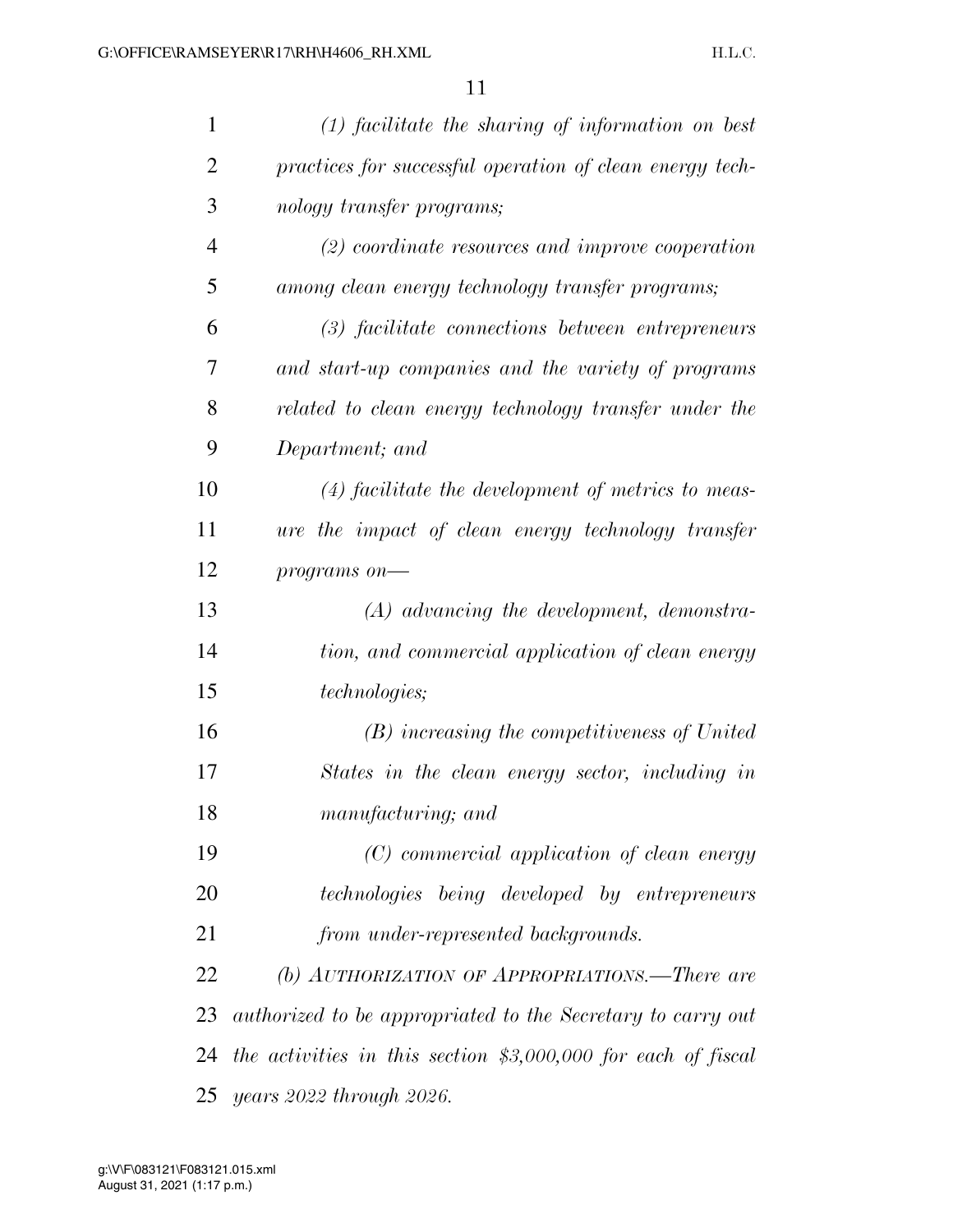# *TITLE II—SUPPORTING TECH- NOLOGY DEVELOPMENT AT THE NATIONAL LABORA-TORIES*

### *SEC. 201. LAB PARTNERING SERVICE PILOT PROGRAM.*

 *Section 9002 of division Z of the Consolidated Appro- priations Act, 2021 (Public Law 116–260) is amended by adding at the end the following:* 

 *''(h) AUTHORIZATION OF APPROPRIATIONS.—There are authorized to be appropriated to the Secretary \$2,000,000 for each of fiscal years 2022 through 2024 to carry out subsections (a), (b), and (c), and \$1,700,000 for each of fiscal years 2022 through 2024 for National Labora-tory employees to provide services under subsection (d).''.* 

### *SEC. 202. LAB-EMBEDDED ENTREPRENEURSHIP PROGRAM.*

 *(a) IN GENERAL.—The Secretary shall competitively award grants to National Laboratories for the purpose of establishing or supporting Lab-Embedded Entrepreneur-ship Programs.* 

 *(b) PURPOSES.—The purposes of such programs are to provide entrepreneurial fellows with access to National Laboratory research facilities, National Laboratory exper- tise, and mentorship to perform research and development and gain expertise that may be required or beneficial for the commercial application of research ideas.*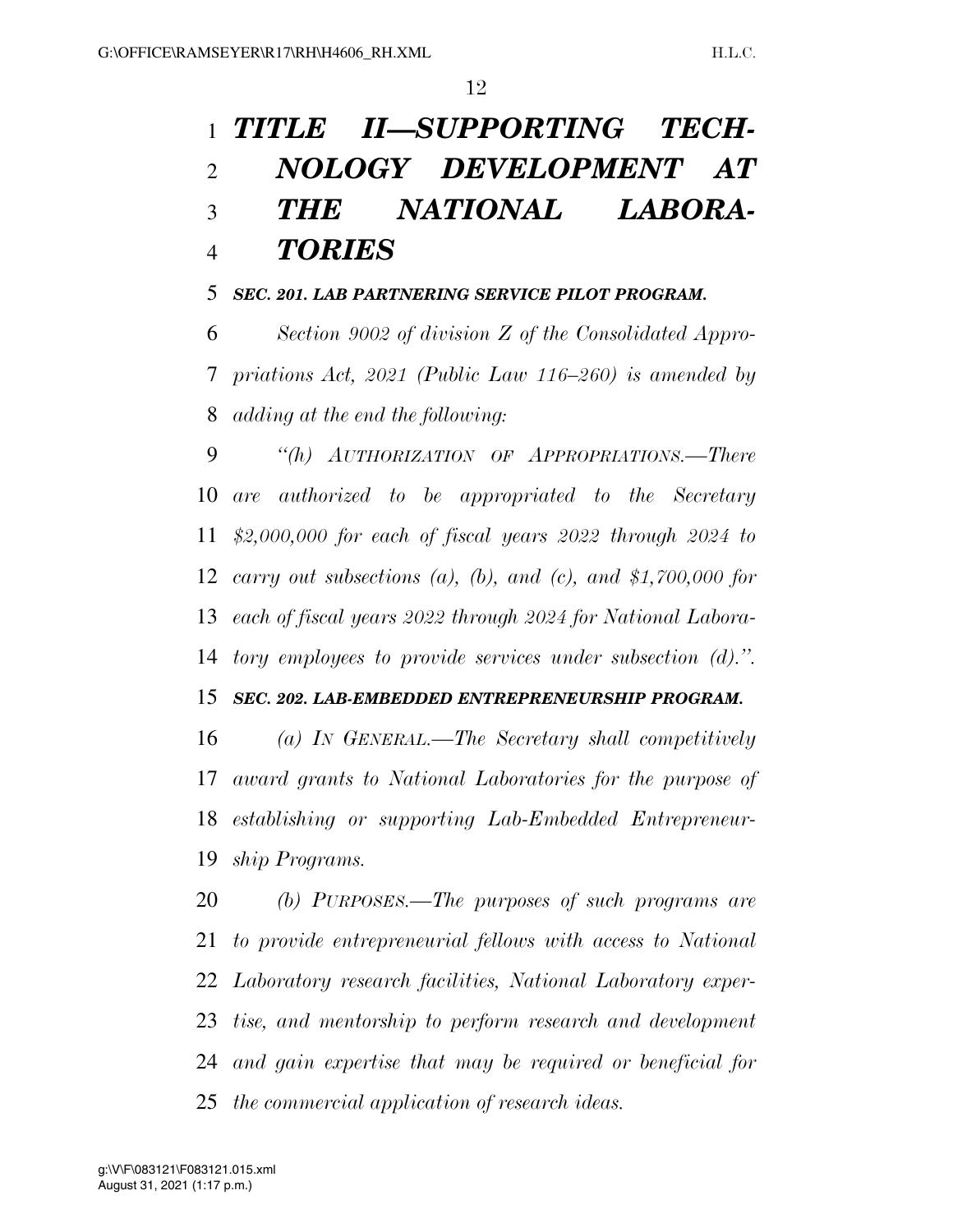| 1              | ENTREPRENEURIAL FELLOWS.—An<br>(c)<br>entrepre-              |
|----------------|--------------------------------------------------------------|
| 2              | neurial fellow participating in a program described in sub-  |
| 3              | section $(a)$ shall be provided with—                        |
| $\overline{4}$ | $(1)$ opportunities for entrepreneurial training,            |
| 5              | professional development, and exposure to leaders            |
| 6              | from academia, industry, government, and finance             |
| 7              | who may serve as advisors to or partners of the fel-         |
| 8              | low;                                                         |
| 9              | $(2)$ financial and technical support for research,          |
| 10             | development, and commercial application activities;          |
| 11             | $(3)$ fellowship awards to cover costs of living,            |
| 12             | health insurance, and travel stipends for the duration       |
| 13             | of the fellowship; and                                       |
| 14             | $(4)$ any other resources determined appropriate             |
| 15             | by the Secretary.                                            |
| 16             | (d) PROGRAM ACTIVITIES.—Each National Labora-                |
| 17             | tory that receives funding under this section shall support  |
|                | 18 entrepreneurial fellows by providing-                     |
| 19             | $(1)$ access to facilities and expertise within the          |
| 20             | National Laboratory;                                         |
| 21             | $(2)$ engagement with external stakeholders; and             |
| 22             | (3) market and customer development opportuni-               |
| 23             | ties.                                                        |
| 24             | (e) ADMINISTRATION.—National Laboratories that re-           |
| 25             | ceive grants under this section shall prioritize the support |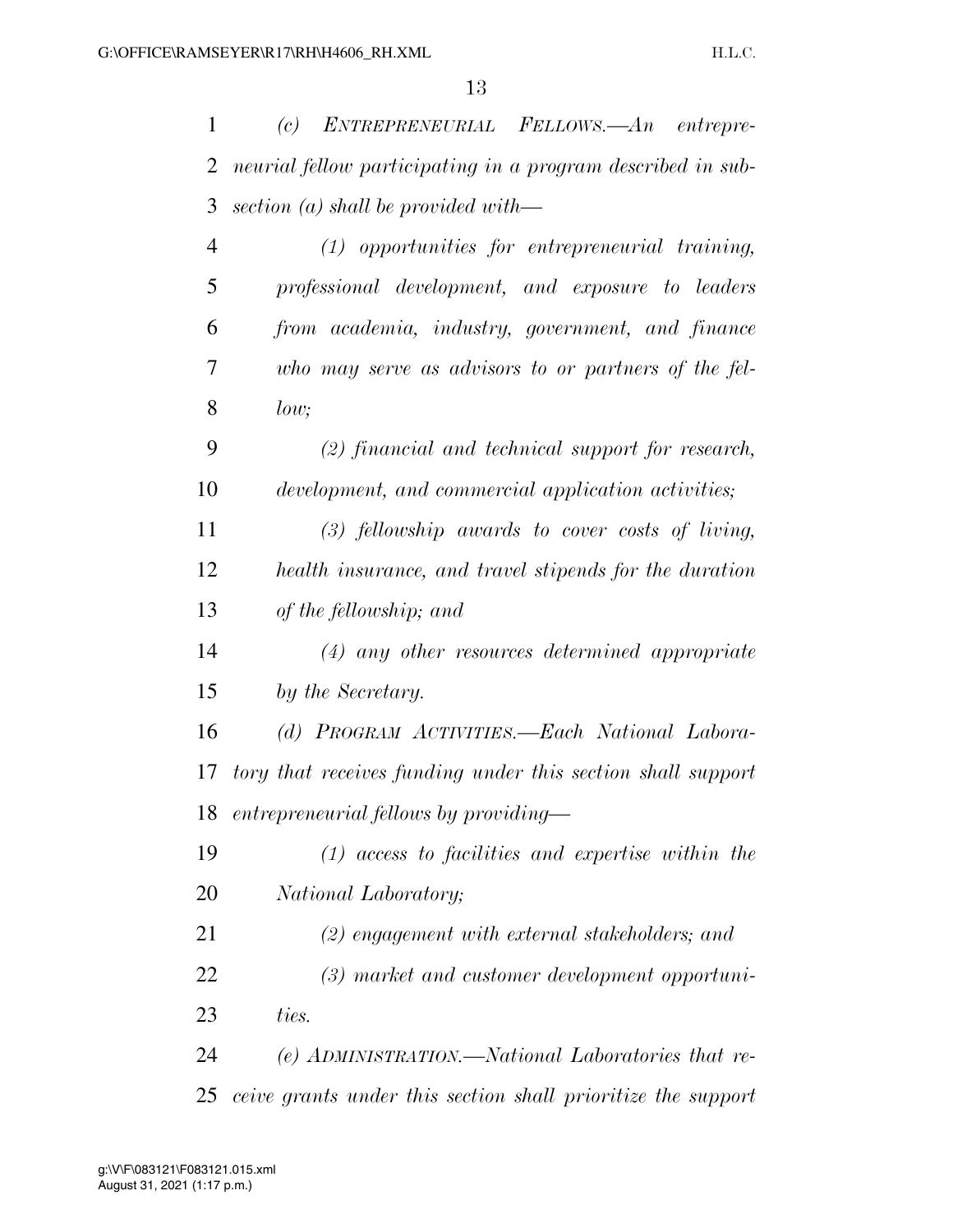*and success of the entrepreneurial fellow with regards to professional development and development of a relevant technology.* 

 *(f) PARTNERSHIPS.—In carrying out a Lab-Embedded Entrepreneurship Program, a National Laboratory may partner with an external entity, including—* 

*(1) a nonprofit organization;* 

*(2) an institution of higher education;* 

*(3) a federally-owned corporation; or* 

 *(4) a consortium of 2 or more entities described in paragraphs (1) through (3).* 

 *(g) METRICS.—The Secretary shall support the devel- opment of short-term and long-term metrics to assess the effectiveness of programs receiving a grant under subsection (a) in achieving the purposes of the program in subsection (a).* 

 *(h) EVALUATION.—In accordance with section 9007 of Division Z of the Consolidated Appropriations Act, 2021 (Public Law 116–260), not later than 3 years after the date of the enactment of this Act, and every 3 years thereafter, the Secretary shall submit to the Committee on Science, Space, and Technology of the House of Representatives and the Committee on Energy and Natural Resources of the Sen-ate an evaluation of the effectiveness of the programs under*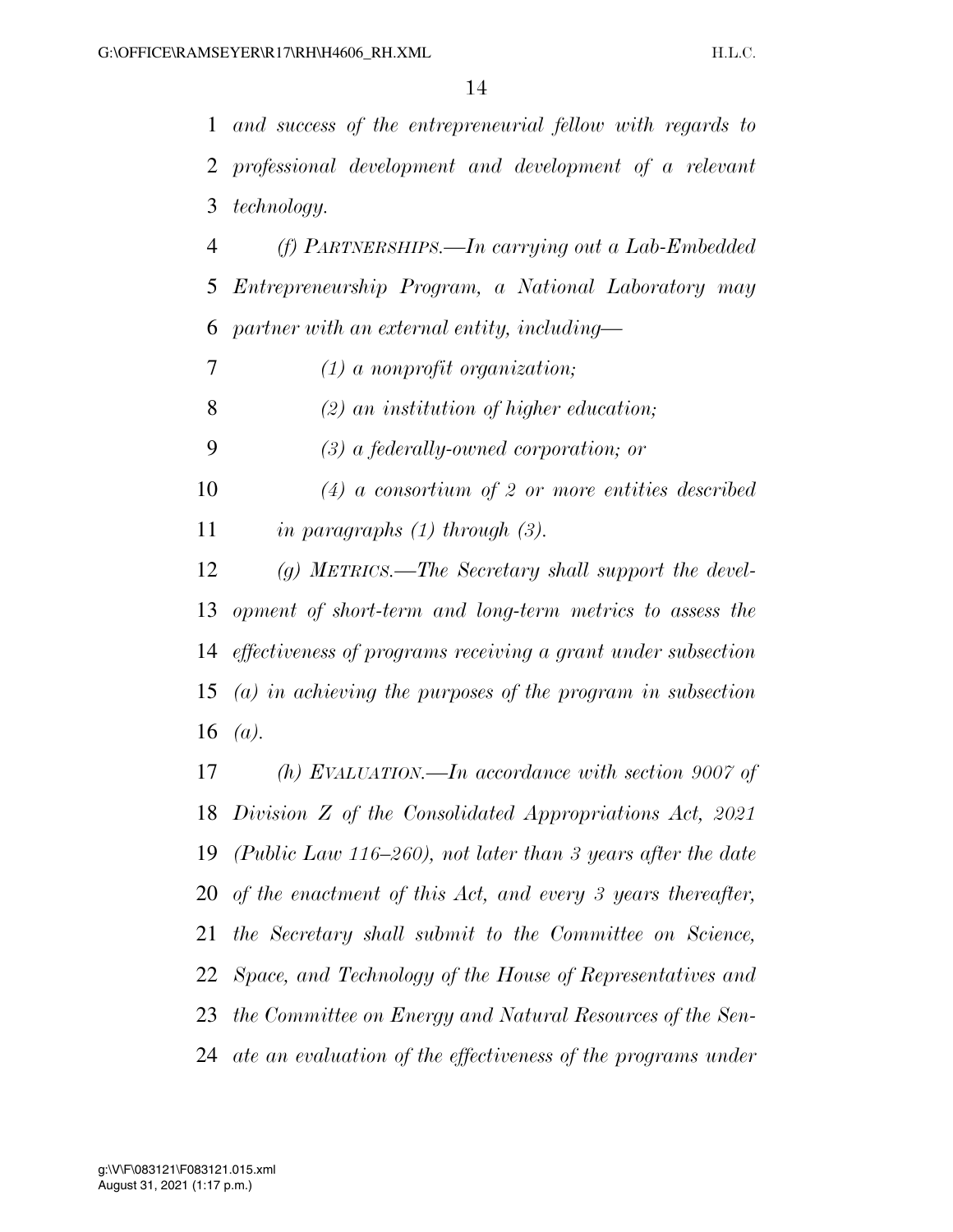*subsection (a) based on the metrics developed pursuant to subsection (g).* 

 *(i) COORDINATION.—The Secretary shall oversee the planning and coordination of grants under subsection (a) and shall identify and disseminate best practices for achiev- ing the purposes of subsection (a) to National Laboratories that receive grants under this section.* 

 *(j) INTERAGENCY COLLABORATION.—The Secretary shall collaborate with other executive branch agencies, in- cluding the Department of Defense and other agencies with Federal laboratories, regarding opportunities to partner with National Laboratories receiving a grant under sub-section (a).* 

 *(k) AUTHORIZATION OF APPROPRIATIONS.—There are authorized to be appropriated to the Secretary to carry out the activities authorized in this section \$25,000,000 for each of fiscal years 2022 through 2026.* 

### *SEC. 203. SMALL BUSINESS VOUCHER PROGRAM.*

 *Section 1003 of the Energy Policy Act of 2005 (42 U.S.C. 16393) is amended—* 

*(1) in subsection (a)—* 

 *(A) in the matter preceding paragraph (1), by striking '', and may require the Director of a single-purpose research facility,'' and inserting*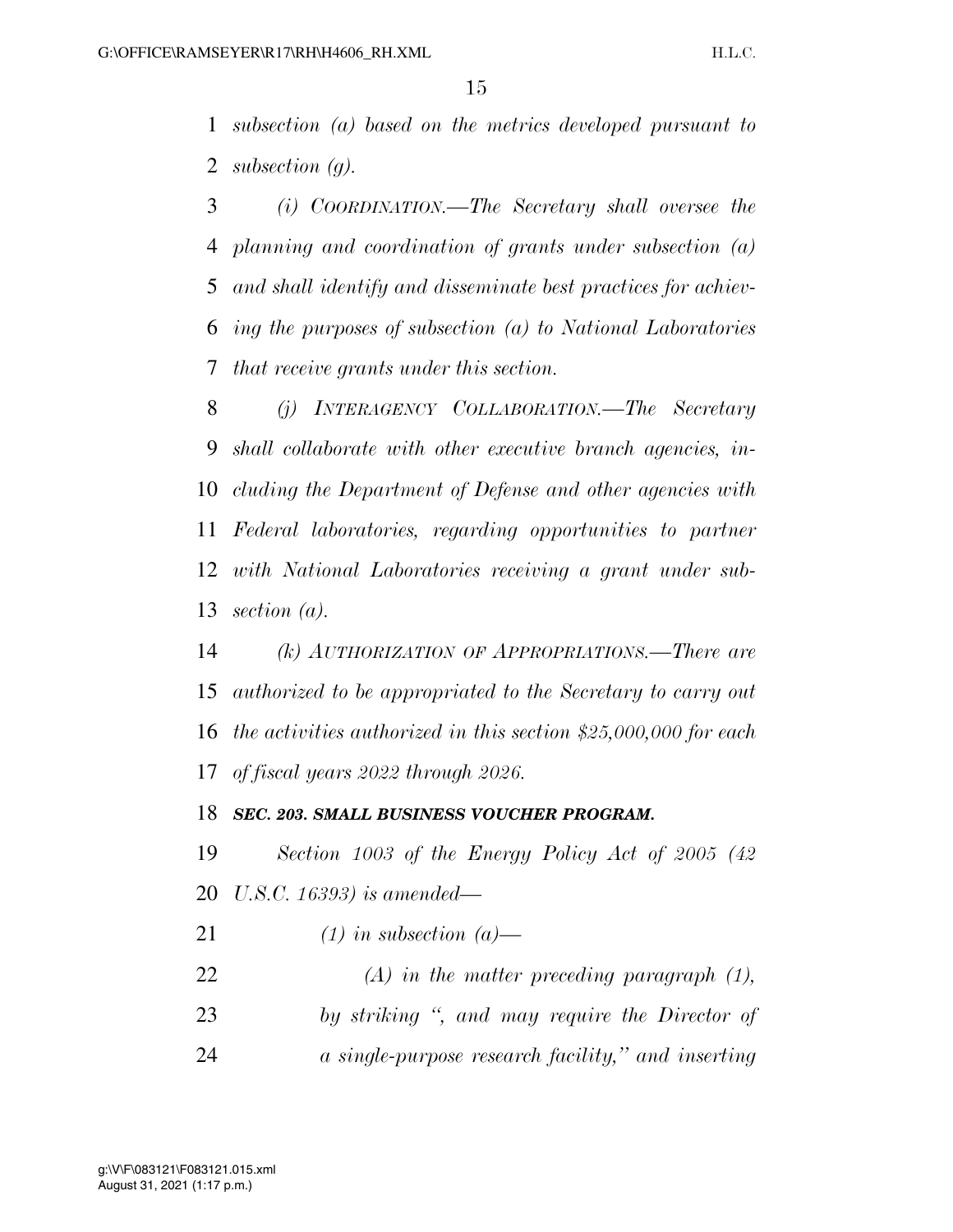| $\mathbf{1}$   | "(as defined in section 2) and the Director of   |
|----------------|--------------------------------------------------|
| $\overline{2}$ | each single-purpose research facility";          |
| 3              | $(B)$ in paragraph $(1)$ —                       |
| $\overline{4}$ | $(i)$ by striking "increase" and insert-         |
| 5              | ing "encourage"; and                             |
| 6              | $(ii)$ by striking "collaborative re-            |
| 7              | search," and inserting "research, develop-       |
| 8              | ment, demonstration, and commercial ap-          |
| 9              | plication activities, including product devel-   |
| 10             | opment, "                                        |
| 11             | $(C)$ in paragraph $(2)$ , by striking "procure- |
| 12             | ment and collaborative research" and inserting   |
| 13             | "the activities described in paragraph $(1)$ ";  |
| 14             | (D) in paragraph $(3)$ —                         |
| 15             | $(i)$ by inserting "facilities," before          |
| 16             | " $training$ "; and                              |
| 17             | (ii) by striking "procurement and col-           |
| 18             | laborative research activities" and inserting    |
| 19             | "the activities described in paragraph $(1)$ ";  |
| 20             | and                                              |
| 21             | $(E)$ in paragraph $(5)$ , by striking "for the  |
| 22             | program under subsection $(b)$ " and inserting   |
| 23             | "and metrics for the programs under subsections" |
| 24             |                                                  |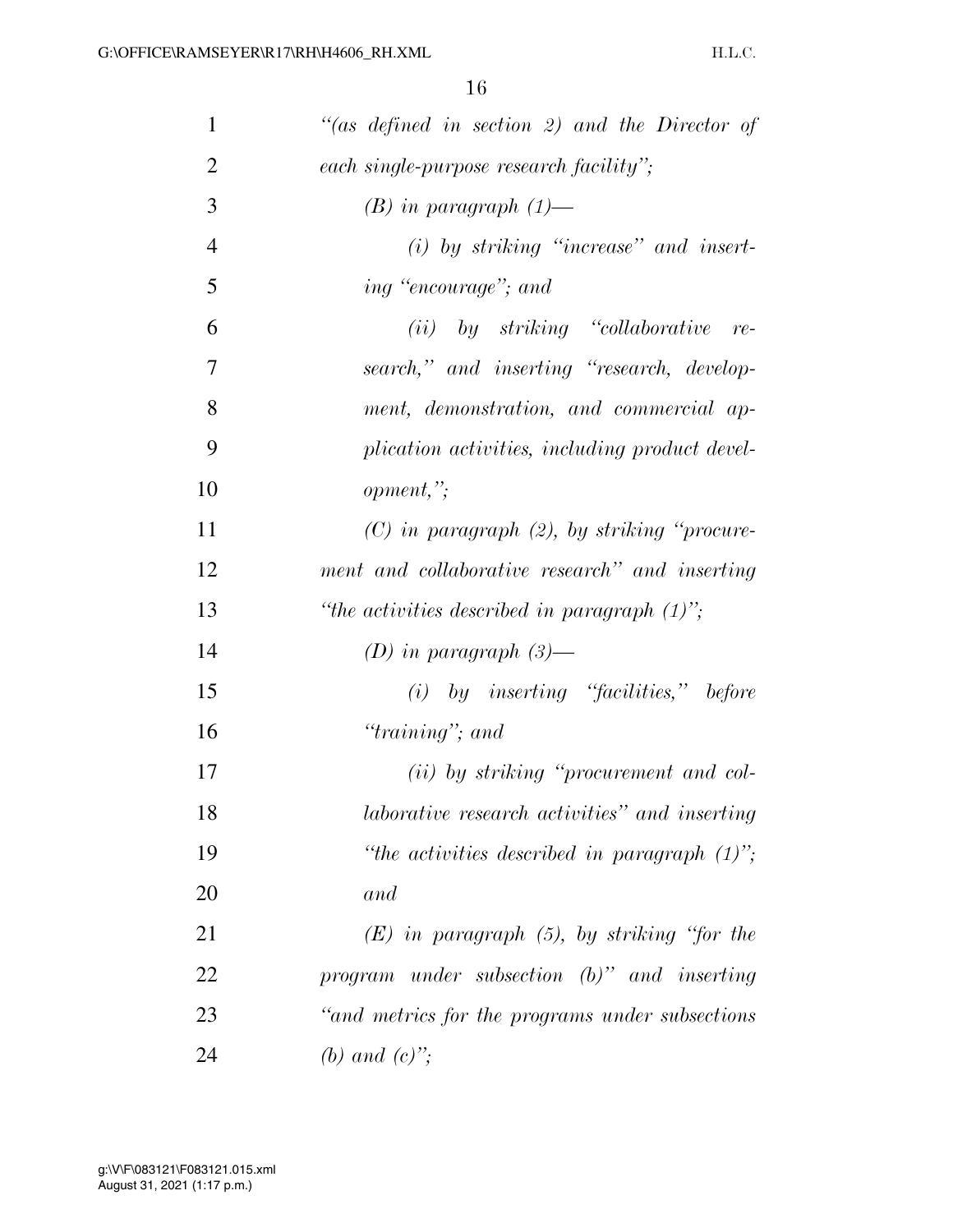| $\mathbf{1}$   | (2) by redesignating subsections (c) and (d) as       |
|----------------|-------------------------------------------------------|
| $\overline{2}$ | subsections $(d)$ and $(e)$ , respectively;           |
| 3              | $(3)$ by inserting after subsection (b) the fol-      |
| 4              | <i>lowing:</i>                                        |
| 5              | "(c) SMALL BUSINESS VOUCHER PROGRAM.-                 |
| 6              | "(1) DEFINITIONS.—In this subsection:                 |
| 7              | $\lq\lq (A)$ DIRECTOR.—The term Director'             |
| 8              | $means$ —                                             |
| 9              | "(i) the Director of each National Lab-               |
| 10             | oratory; and                                          |
| 11             | $``(ii)$ the Director of each single-pur-             |
| 12             | pose research facility.                               |
| 13             | "(B) NATIONAL LABORATORY.—The term                    |
| 14             | 'National Laboratory' has the meaning given the       |
| 15             | term in section 2.                                    |
| 16             | "(C) $PROGRAM$ .—The term 'program'                   |
| 17             | means the program established under paragraph         |
| 18             | (2).                                                  |
| 19             | "(D) SMALL BUSINESS CONCERN.—The                      |
| 20             | term 'small business concern' has the meaning         |
| 21             | given such term in section 3 of the Small Busi-       |
| 22             | ness Act (15 U.S.C. 632).                             |
| 23             | "(2) ESTABLISHMENT.—The Secretary, acting             |
| 24             | through the Chief Commercialization Officer ap-       |
| 25             | pointed under section $1001(a)$ , and in consultation |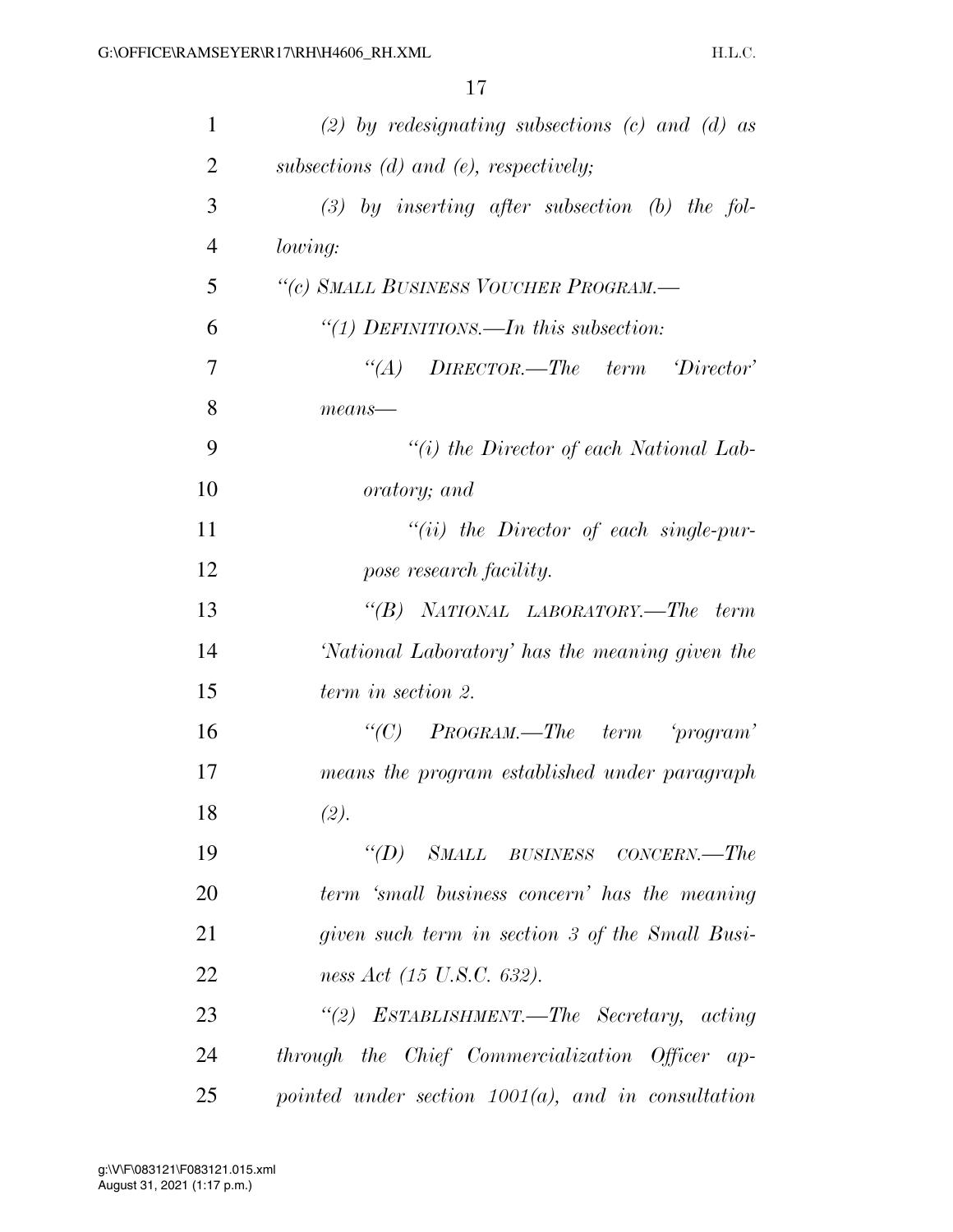| 1              | with the Directors, shall establish a program to pro-  |
|----------------|--------------------------------------------------------|
| $\overline{2}$ | vide small business concerns with vouchers under       |
| 3              | paragraph $(3)$ —                                      |
| $\overline{4}$ | $\lq (A)$ to achieve the goal described in sub-        |
| 5              | section $(a)(1)$ ; and                                 |
| 6              | $\lq (B)$ to improve the products, services, and       |
| 7              | capabilities of small business concerns in the         |
| 8              | mission space of the Department.                       |
| 9              | "(3) VOUCHERS.—Under the program, the Direc-           |
| 10             | tors are authorized to provide to small business con-  |
| 11             | cerns vouchers to be used at National Laboratories     |
| 12             | and single-purpose research facilities for-            |
| 13             | $\lq (A)$ research, development, demonstration,        |
| 14             | technology transfer, or commercial application         |
| 15             | <i>activities</i> ; <i>or</i>                          |
| 16             | $\lq (B)$ any other activities that the applicable     |
| 17             | Director determines appropriate.                       |
| 18             | (4)<br>EXPEDITED APPROVAL.—The Secretary,              |
| 19             | working with the Directors, shall establish a stream-  |
| 20             | lined approval process for financial assistance agree- |
| 21             | ments signed between—                                  |
| 22             | $\lq (A)$ small business concerns selected to re-      |
| 23             | ceive a voucher under the program; and                 |
| 24             | $\lq\lq B$ the National Laboratories and single-       |
| 25             | purpose research facilities.                           |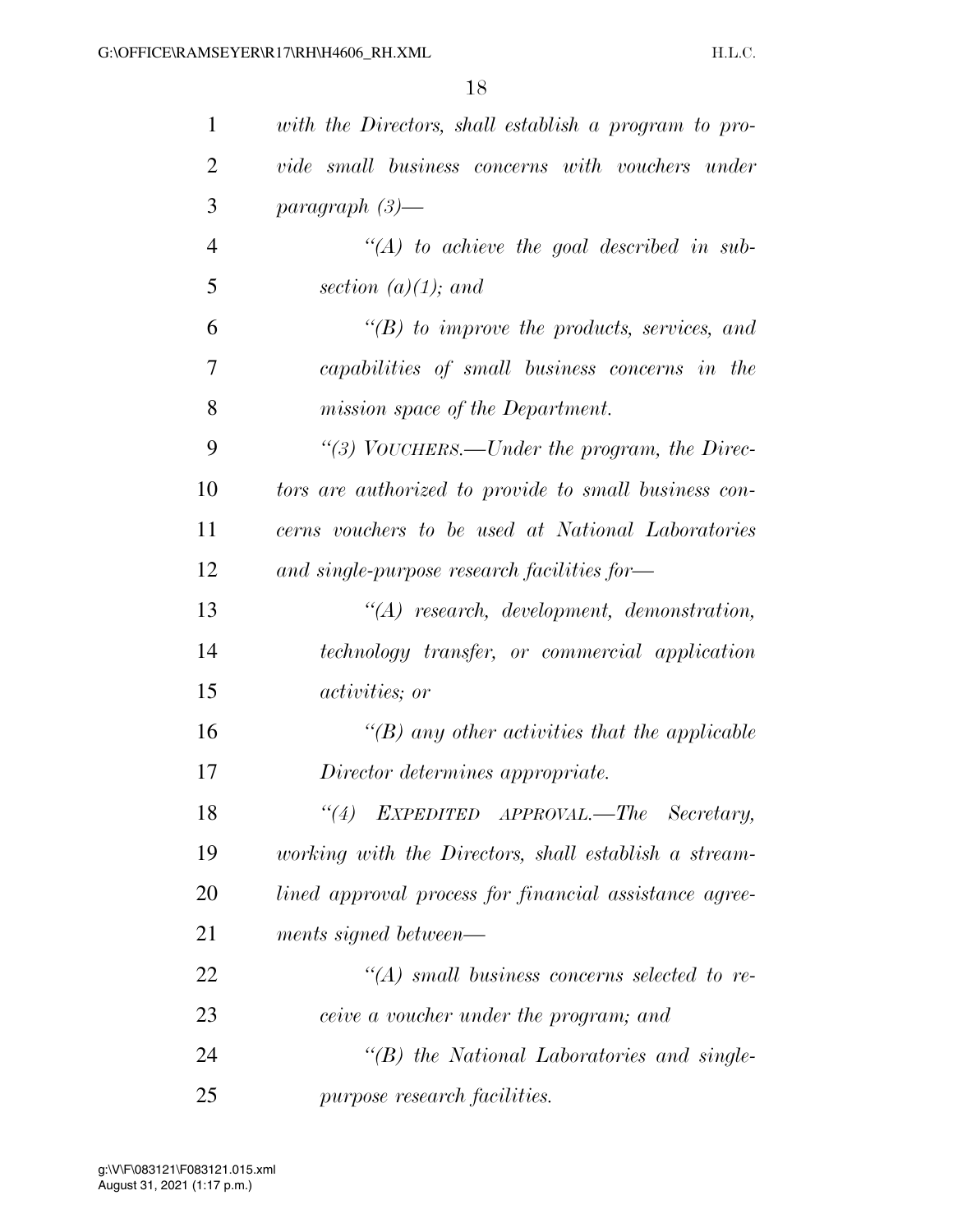| $\mathbf{1}$   | $\frac{1}{15}$<br>$COST-SHARNING$ $REQUIREMENT. - In$ $car-$ |
|----------------|--------------------------------------------------------------|
| $\overline{2}$ | rying out the program, the Secretary shall require           |
| 3              | cost-sharing in accordance with section 988.                 |
| 4              | $\lq(6)$ REPORT.—In accordance with section 9007             |
| 5              | of division Z of the Consolidated Appropriations Act,        |
| 6              | $2021$ (Public Law 116–260), the Secretary shall re-         |
| 7              | port annually on the progress and implementation of          |
| 8              | the small business voucher program established under         |
| 9              | this section, including the number and locations of          |
| 10             | small businesses that received grants under this pro-        |
| 11             | $gram$ , $and$                                               |
| 12             | $(4)$ in subsection (e) (as so redesignated), by             |
| 13             | striking "for activities under this section" and insert-     |
| 14             | ing "for activities under subsection $(b)$ " and inserting   |
| 15             | before the period at the end "and for activities under       |
| 16             | subsection (c) $$25,000,000$ for each of fiscal years        |

*2022 through 2026''.* 

### *SEC. 204. ENTREPRENEURIAL LEAVE PROGRAM.*

 *(a) IN GENERAL.—The Secretary shall delegate to Di- rectors the authority to carry out an entrepreneurial leave program (referred to in this section as the ''program'') to allow National Laboratory employees to take a full leave of absence from their position, with the option to return to that or a comparable position up to 3 years later, or a partial leave of absence, to advance the commercial appli-*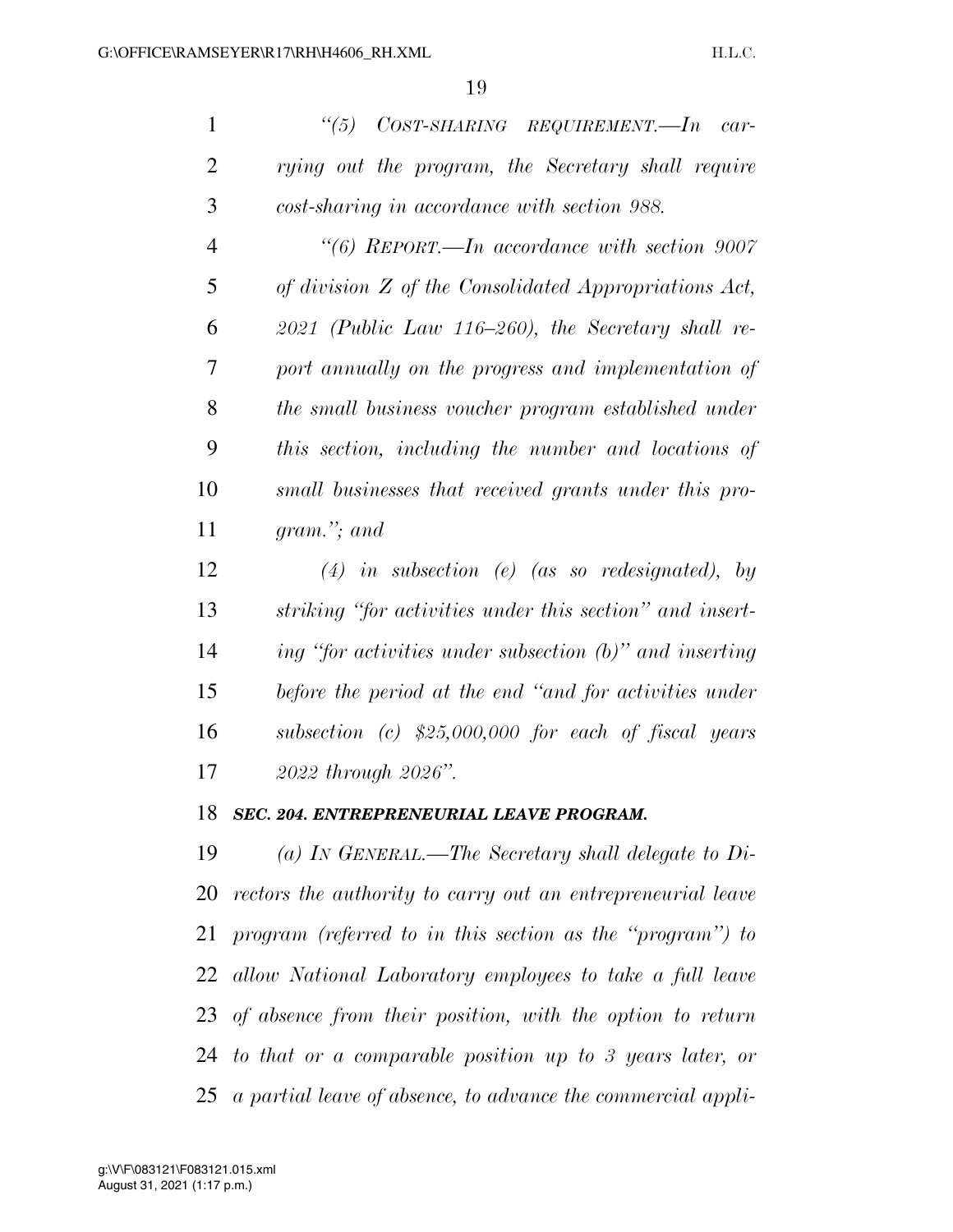*cation of energy and related technologies relevant to the mission of the Department.* 

 *(b) TERMINATION AUTHORITY.—Directors shall retain the authority to terminate National Laboratory employees that participate in the program if such employees are found to violate terms prescribed by the National Laboratory at which such employee is employed.* 

 *(c) LICENSING.—To reduce barriers to participation in the program, the Secretary shall delegate to the Directors the requirement to establish streamlined mechanisms for fa- cilitating the licensing of technology that is the focus of Na- tional Laboratory employees who participate in the pro-gram.* 

 *(d) REPORT.—In accordance with section 9007 of divi- sion Z of the Consolidated Appropriations Act, 2021 (Pub- lic Law 116–260), the Secretary shall report annually on the utilization of this authority at National Laboratories, including the number of employees who participate in this program at each National Laboratory and the number of employees who take a permanent leave from their positions at National Laboratories as a result of participating in this program.* 

 *(e) FEDERAL ETHICS.—Nothing in this section shall affect existing Federal ethics rules applicable to Federal personnel.*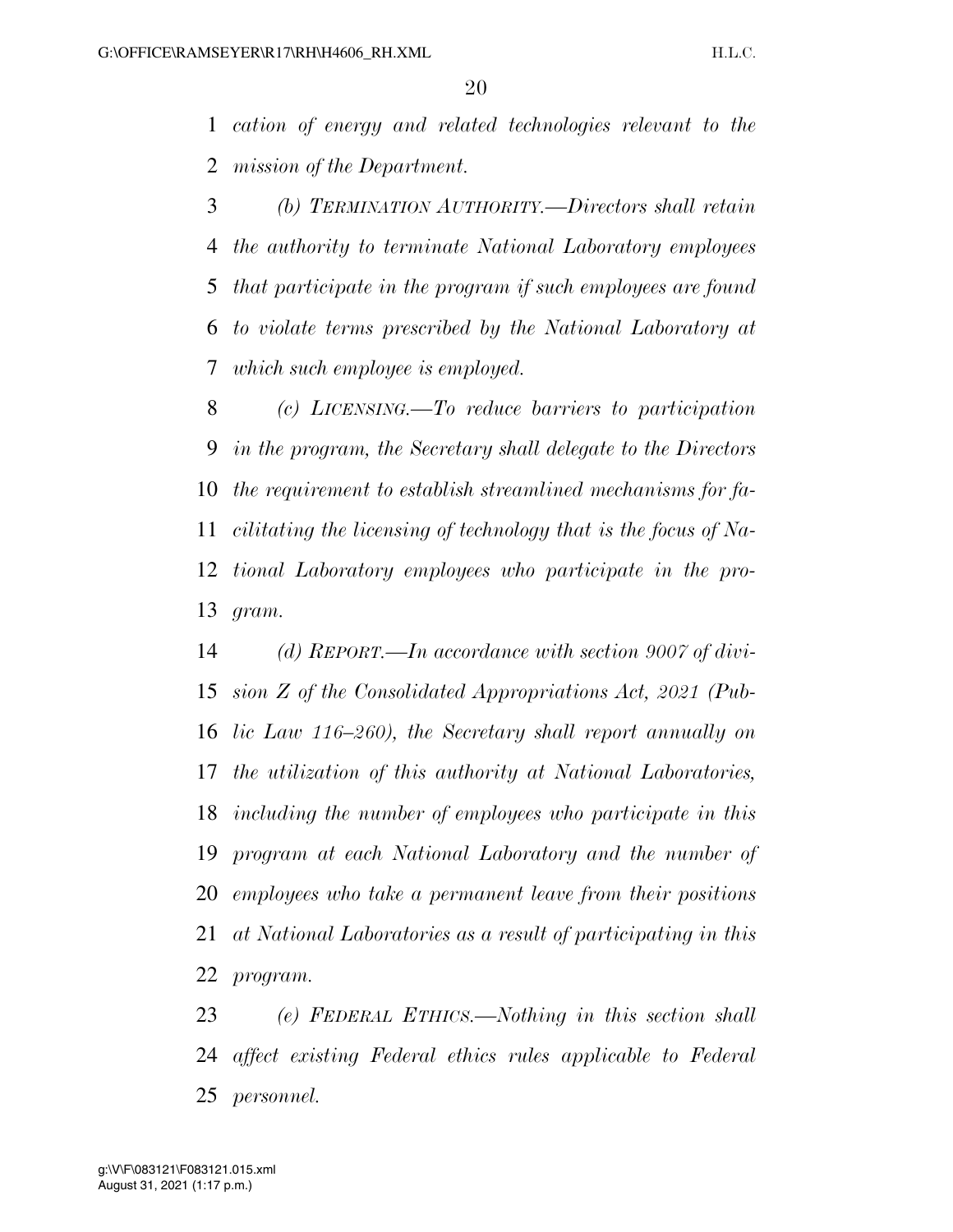## *SEC. 205. NATIONAL LABORATORY EMPLOYEE OUTSIDE EM-PLOYMENT AUTHORITY.*

 *(a) IN GENERAL.—The Secretary shall delegate to Di- rectors of National Laboratories the authority to allow their employees—* 

 *(1) to engage in outside employment, including start-up companies based on licensing technologies de- veloped at National Laboratories and consulting in their areas of expertise, and receive compensation from such entities; and* 

 *(2) to engage in outside activities related to their areas of expertise at the National Laboratory and may allow employees, in their employment capacity at such outside employment, to access the National Laboratories under the same contracting mechanisms as non-Laboratory employees and entities, in accord-ance with appropriate conflict of interest protocols.* 

 *(b) REQUIREMENTS.—If a Director elects to use the authority granted by subsection (a) of this section, the Di-rector, or their designee, shall—* 

- *(1) require employees to disclose to and obtain approval from the Director or their designee prior to engaging in any outside employment;*
- *(2) develop and require appropriate conflict of interest protocols for employees that engage in outside employment; and*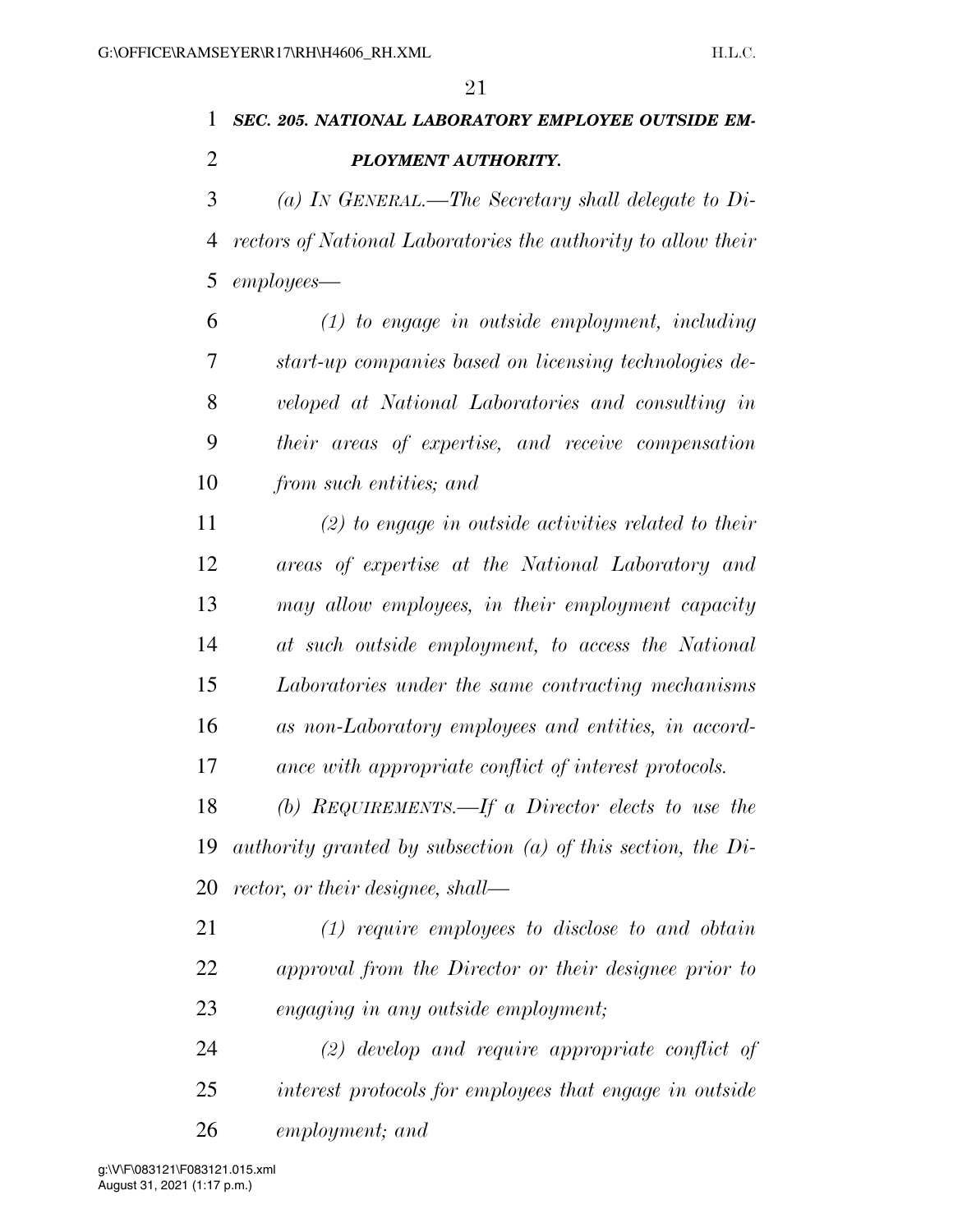| $\mathbf{1}$   | $(3)$ maintain the authority to terminate employ-          |
|----------------|------------------------------------------------------------|
| $\overline{2}$ | ees engaging in outside employment if they are found       |
| 3              | to violate terms, including conflict of interest proto-    |
| $\overline{4}$ | cols, mandated by the Director.                            |
| 5              | (c) ADDITIONAL RESTRICTIONS.—Employees engaging            |
| 6              | in outside employment may not—                             |
| 7              | $(1)$ allow such activities to interfere with or im-       |
| 8              | pede their duties at the National Laboratory;              |
| 9              | $(2)$ engage in activities related to outside em-          |
| 10             | ployment using National Laboratory government              |
| 11             | equipment, property, or resources, unless such activi-     |
| 12             | ties are performed under National Laboratory con-          |
| 13             | tracting mechanisms, such as Cooperative Research          |
| 14             | and Development Agreements or Strategic Partner-           |
| 15             | ship Projects, whereby all conflicts of interest require-  |
| 16             | ments apply; or                                            |
| 17             | $(3)$ use their position at a National Laboratory          |
| 18             | to provide an unfair competitive advantage to an out-      |
| 19             | side employer or start-up activity.                        |
| 20             | (d) FEDERAL ETHICS.—Nothing in this section shall          |
| 21             | affect existing Federal ethics rules applicable to Federal |
| 22             | <i>personnel.</i>                                          |
| 23             | SEC. 206. SIGNATURE AUTHORITY.                             |
|                |                                                            |

 *(a) IN GENERAL.—Subject to subsections (b) and (c), the Secretary shall delegate to Directors of the National*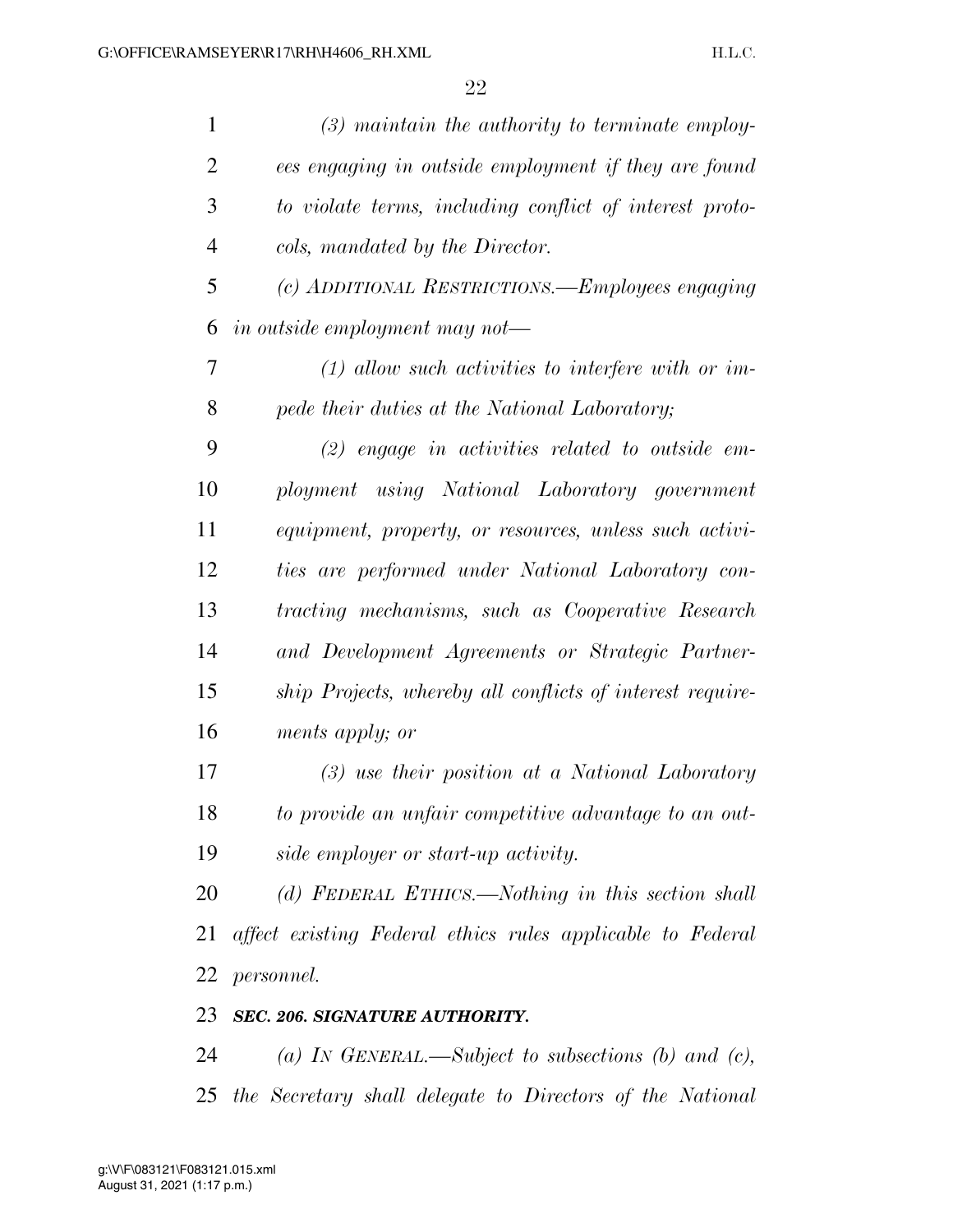| $\mathbf{1}$ | Laboratories signature authority with respect to any agree-   |
|--------------|---------------------------------------------------------------|
| 2            | ment described in subsection (b) the total cost of which, in- |
| 3            | cluding the National Laboratory contributions and project     |
| 4            | recipient cost share, is less than $$1,000,000$ , if such an  |
| 5            | agreement falls within the scope of $-$                       |
| 6            | $(1)$ the strategic plan for the National Labora-             |
| 7            | tory or a master scope of work that has been approved         |
| 8            | by the Department; or                                         |
| 9            | $(2)$ the most recent budget approved by Congress             |
| 10           | for Department activities to be carried out by the Na-        |
| 11           | tional Laboratory.                                            |
| 12           | (b) $A$ GREEMENTS.—Subsection (a) applies to—                 |
| 13           | $(1)$ a cooperative research and development                  |
| 14           | <i>agreement</i> ;                                            |
| 15           | $(2)$ a strategic partnership project;                        |
| 16           | $(3)$ prize competitions;                                     |
| 17           | $(4)$ an agreement for commercializing technology;            |
| 18           | or                                                            |
| 19           | $(5)$ any other agreement determined to be appro-             |
| 20           | priate by the Secretary, in collaboration with the Di-        |
| 21           | rectors of the National Laboratories.                         |
| 22           | (c) ADMINISTRATION.—                                          |
| 23           | $(1)$ ACCOUNTABILITY.—The Director of the af-                 |
| 24           | fected National Laboratory and the affected contractor        |
| 25           | shall carry out an agreement under this section in ac-        |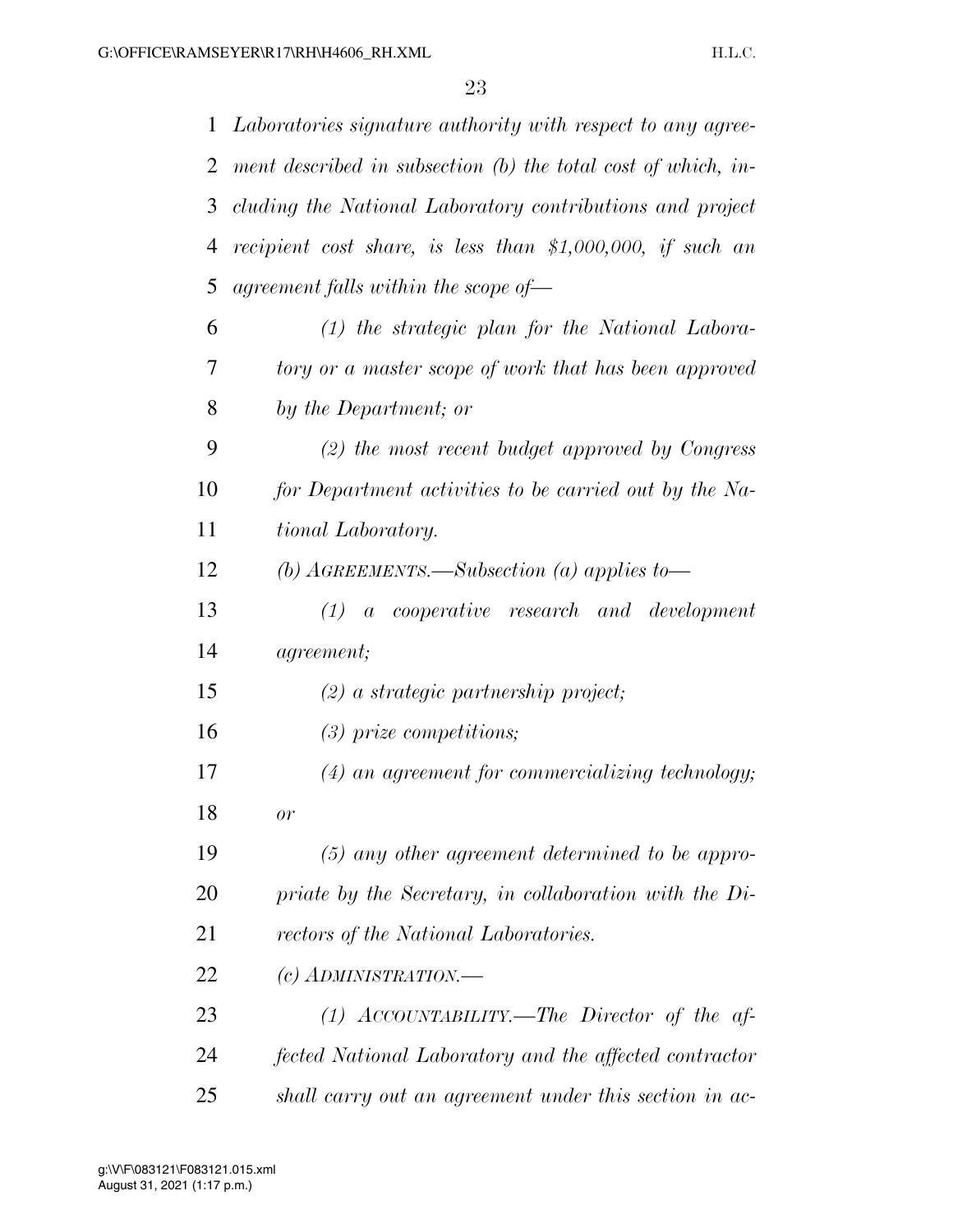*cordance with applicable policies of the Department, including by ensuring that the agreement does not compromise any national security, economic, or envi-ronmental interest of the United States.* 

 *(2) CERTIFICATION.—The Director of the affected National Laboratory and the affected contractor shall certify that each activity carried out under a project for which an agreement is entered into under this sec- tion does not present, or minimizes, any apparent conflict of interest, and avoids or neutralizes any ac- tual conflict of interest, as a result of the agreement under this section.* 

 *(3) AVAILABILITY OF RECORDS.—Not later than 30 days after the date on which a Director of a Na- tional Laboratory enters an agreement under this sec- tion, such Director shall submit to the Secretary for monitoring and review all records of the National Laboratory relating to the agreement.* 

 *(d) APPROVAL.—Upon granting the signature author- ity under in subsection (a), the Secretary may not require any additional reviews or approvals of draft agreements, statements of work, or other documents for agreements that meet the criteria under subsection (a).*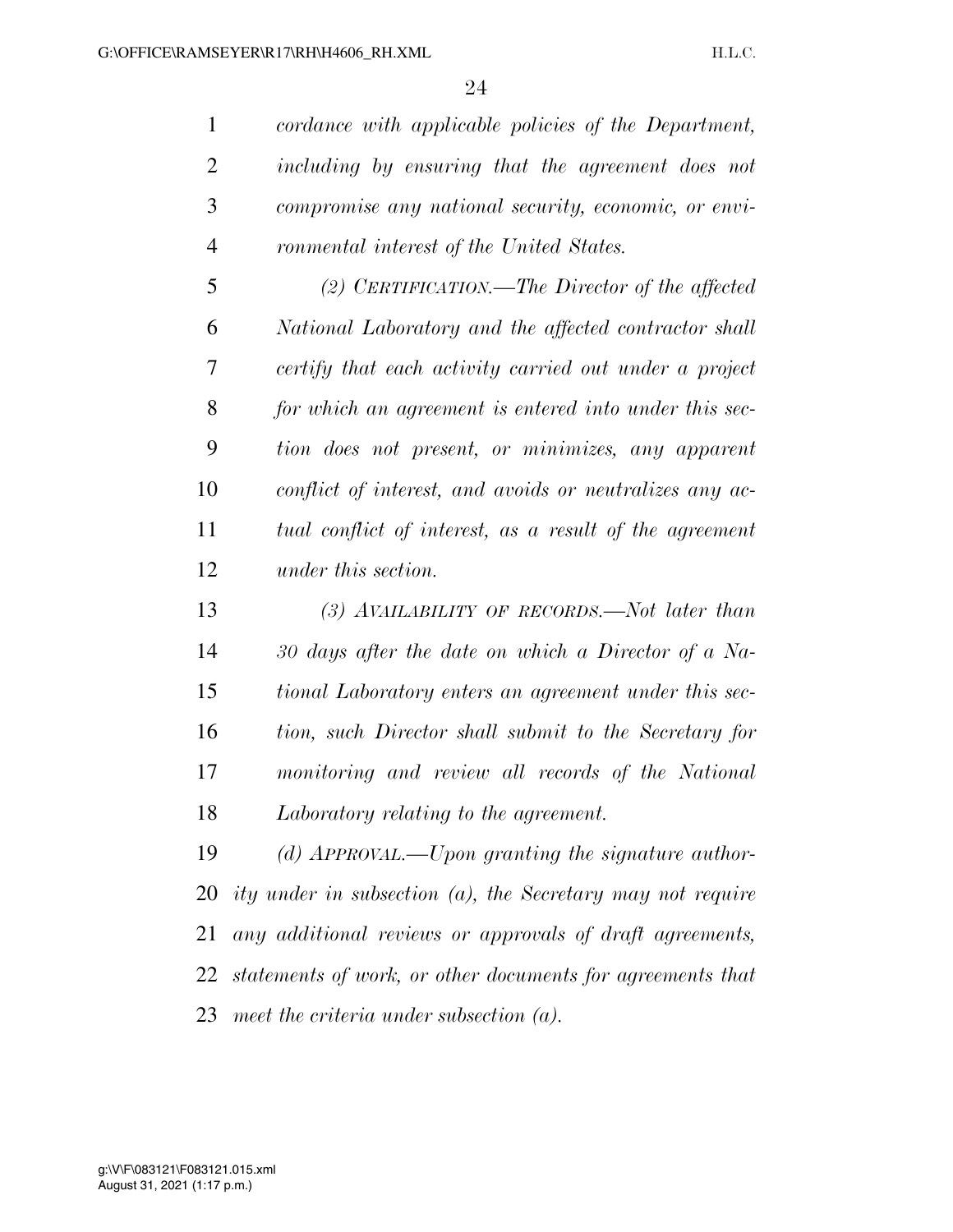*(e) EXCEPTION.—This section does not apply to any agreement with a foreign-controlled entity or entity under the majority control of any foreign entity.* 

 *(f) REPORT.—In accordance with section 9007 of divi- sion Z of the Consolidated Appropriations Act, 2021 (Pub- lic Law 116–260), the Secretary shall submit annually in- formation on the number and types of agreements signed using the authorities granted under this section.* 

 *(g) EVALUATION.—Not later than 3 years after the en- actment of this Act the Secretary shall submit to the Com- mittee on Science, Space, and Technology Committee of the House of Representatives and the Committee on Energy and Natural Resources of the Senate an evaluation of the effi- cacy of reducing administrative burden for agreements signed using the authorities granted under this section.* 

 *(h) CONFORMING AMENDMENT.—Section 12 of the Ste- venson-Wydler Technology Innovation Act of 1980 (15 U.S.C. 3710a) is amended—* 

*(1) in subsection (a)—* 

 *(A) by redesignating paragraphs (1) and (2) as subparagraphs (A) and (B), respectively, and indenting the subparagraphs appropriately; (B) by striking ''Each Federal agency'' and inserting the following:*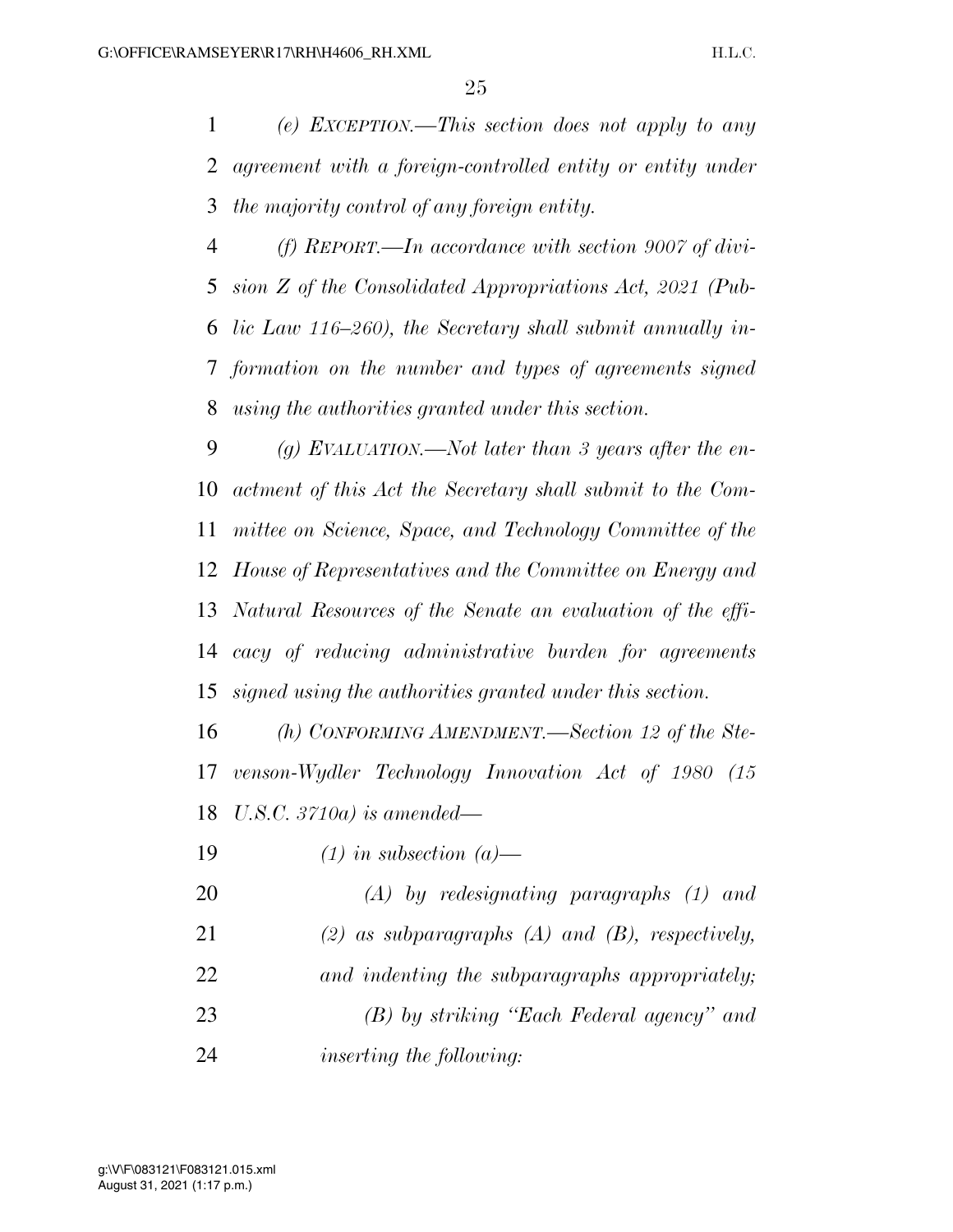| $\mathbf{1}$   | "(1) IN GENERAL.—Except as provided in para-              |
|----------------|-----------------------------------------------------------|
| $\overline{2}$ | graph (2), each Federal agency"; and                      |
| 3              | $(C)$ by adding at the end the following:                 |
| $\overline{4}$ | "(2) EXCEPTION.—Notwithstanding paragraph                 |
| 5              | $(1)$ , in accordance with section 206 of the Energizing  |
| 6              | Technology Transfer Act, approval by the Secretary of     |
| 7              | Energy shall not be required for any agreement pro-       |
| 8              | posed to be entered into by a National Laboratory of      |
| 9              | the Department of Energy, the total cost of which, in-    |
| 10             | cluding the National Laboratory contributions and         |
| 11             | project recipient cost share, is less than \$1,000,000."; |
| 12             | and                                                       |
| 13             | $(2)$ in subsection $(b)$ , by striking "subsection"      |
| 14             | $(a)(1)$ " each place it appears and inserting "sub-      |
| 15             | section $(a)(1)(A)$ .                                     |
| 16             | TITLE III—DEPARTMENT OF                                   |
| 17             | ENERGY MODERNIZATION                                      |
| 18             | SEC. 301. OFFICE OF TECHNOLOGY TRANSITIONS.               |
| 19             | Section 1001(a) of the Energy Policy Act of 2005 (42      |
| 20             | U.S.C. $16391$ ) is amended by adding at the end the fol- |
| 21             | lowing:                                                   |
| 22             | "(6) HIRING AND MANAGEMENT. To carry out                  |
| 23             | the program authorized in this section, the Under         |
| 24             | Secretary for Science may appoint personnel using         |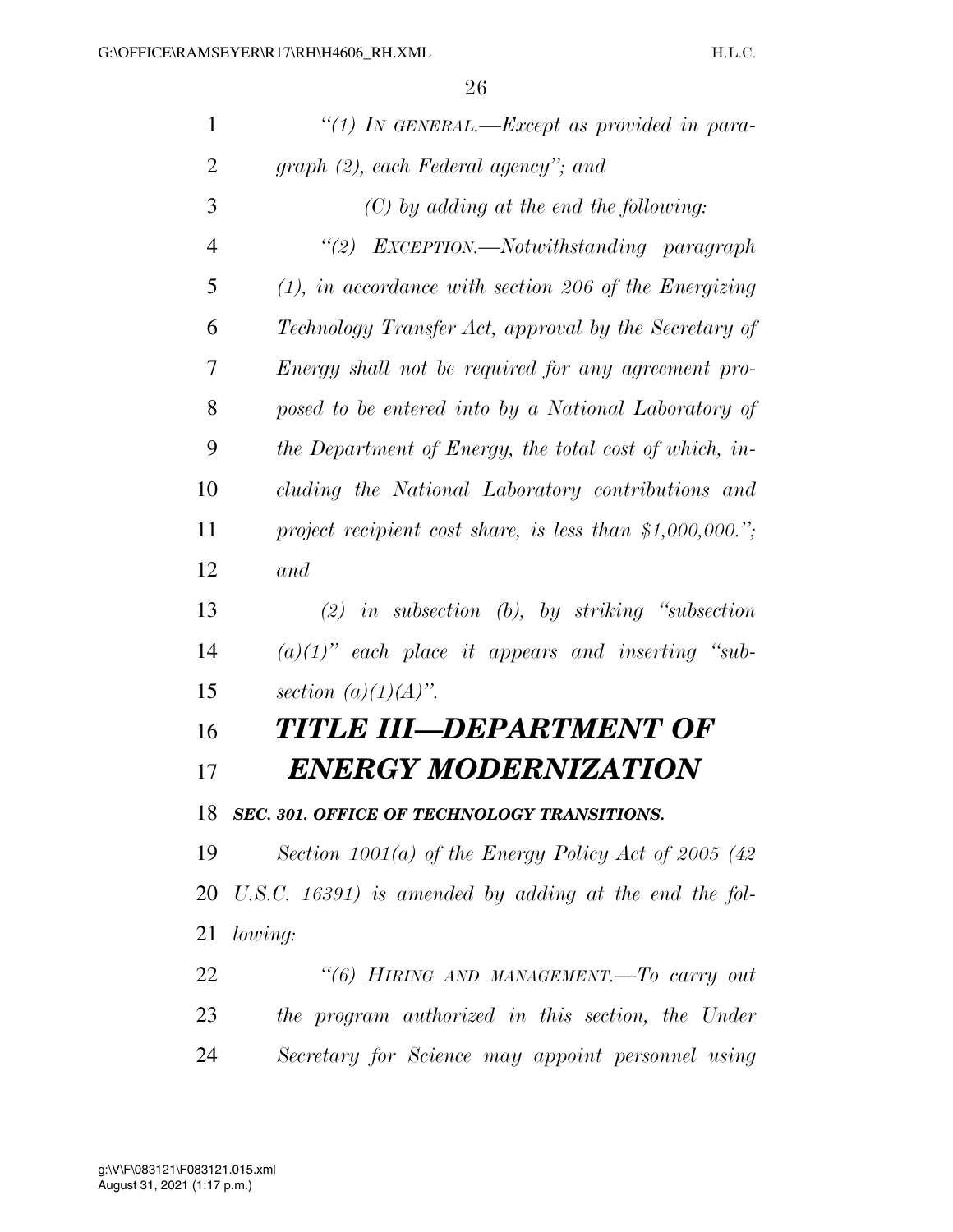| the authorities in section 305 of the Energizing Tech- |
|--------------------------------------------------------|
| nology Transfer Act.                                   |

 *''(7) AUTHORIZATION OF APPROPRIATIONS.— There are authorized to be appropriated to the Sec- retary to carry out the activities authorized in this section \$20,000,000 for each of fiscal years 2022 through 2026.''.* 

#### *SEC. 302. MANAGEMENT OF DEMONSTRATION PROJECTS.*

 *(a) MANAGEMENT OF DEPARTMENT OF ENERGY DEM- ONSTRATION PROJECTS.—The Secretary, shall establish a program to conduct project management and oversight of demonstration projects that receive or are eligible to receive funding from the Department, in coordination with rel- evant staff from Department program offices, including the Office of Technology Transitions, the Loan Program Office, and all applied program offices. The purposes of this pro-gram are to—* 

 *(1) conduct evaluation of demonstration project proposals prior to selection of a project for funding; (2) conduct independent oversight of the execu- tion of a demonstration project once funding has been awarded for such project; and (3) ensure a balanced portfolio of investments in* 

*clean energy technology demonstration projects.*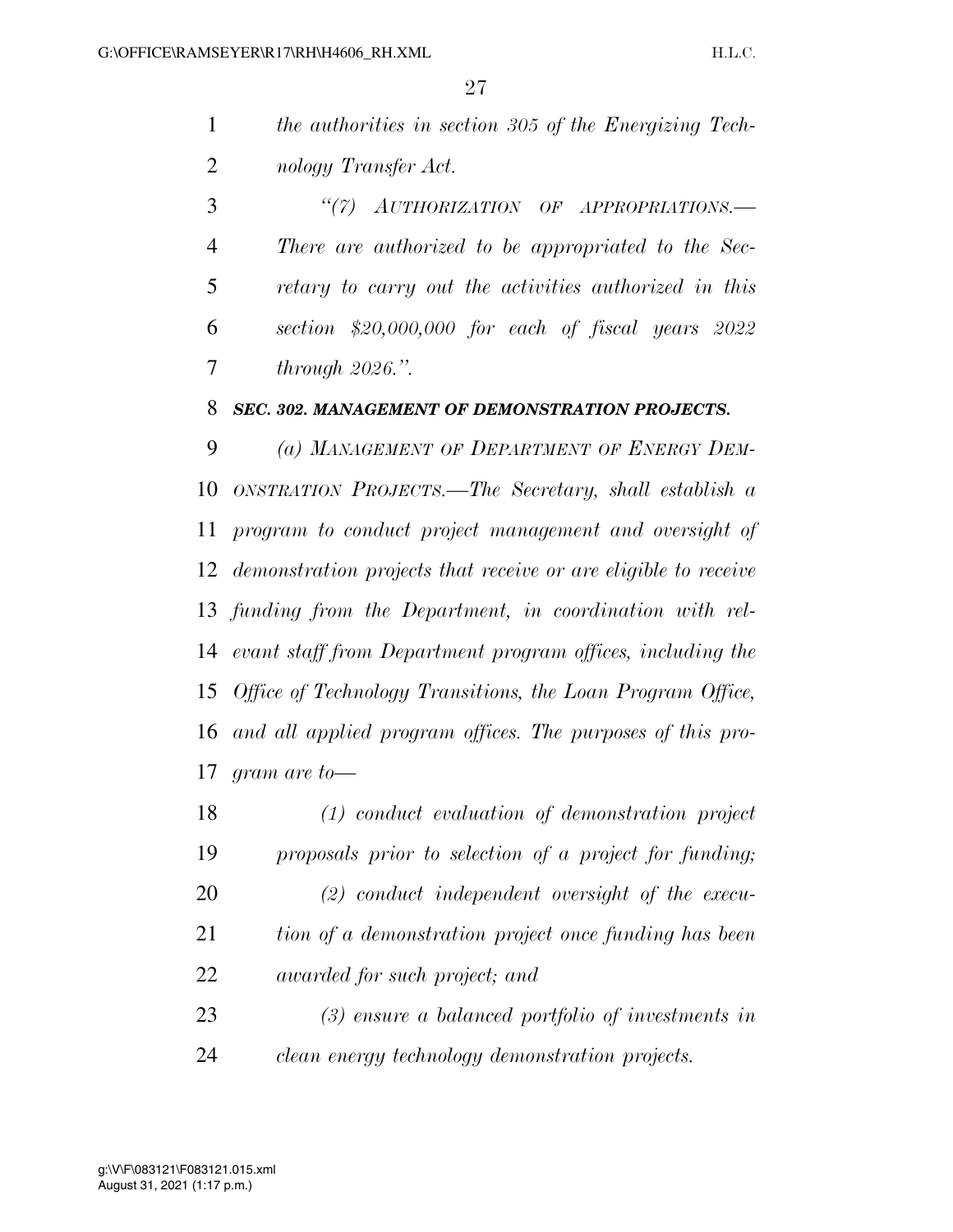*(b) DEMONSTRATION PROJECT MANAGEMENT EMPLOY-EES.—* 

| 3  | $(1)$ AUTHORITY.—In carrying out the program             |
|----|----------------------------------------------------------|
| 4  | under subsection $(a)$ , the Under Secretary for Science |
| 5  | shall appoint at least 4 full time employees to achieve  |
| 6  | the purposes of the program outlined in subsection $(a)$ |
| 7  | in coordination with relevant staff at Department        |
| 8  | program offices.                                         |
| 9  | (2) HIRING AUTHORITY.—To carry out the pro-              |
| 10 | gram authorized in this section, the Under Secretary     |

 *for Science may hire personnel using the authorities in section 305 of this Act.* 

 *(c) DUTIES.—In carrying out the program in sub- section (a), employees under this section shall work with relevant staff from Department program offices to—* 

 *(1) evaluate demonstration project proposals, in- cluding the scope, technical specifications, maturity of design, funding profile, estimated costs, proposed schedule, proposed technical and financial milestones, and potential for commercial success based on eco-nomic and policy projections;* 

 *(2) develop independent cost estimates of dem-onstration project proposals, when appropriate;* 

 *(3) recommend to the director of a program of-fice whether to fund a demonstration project proposal;*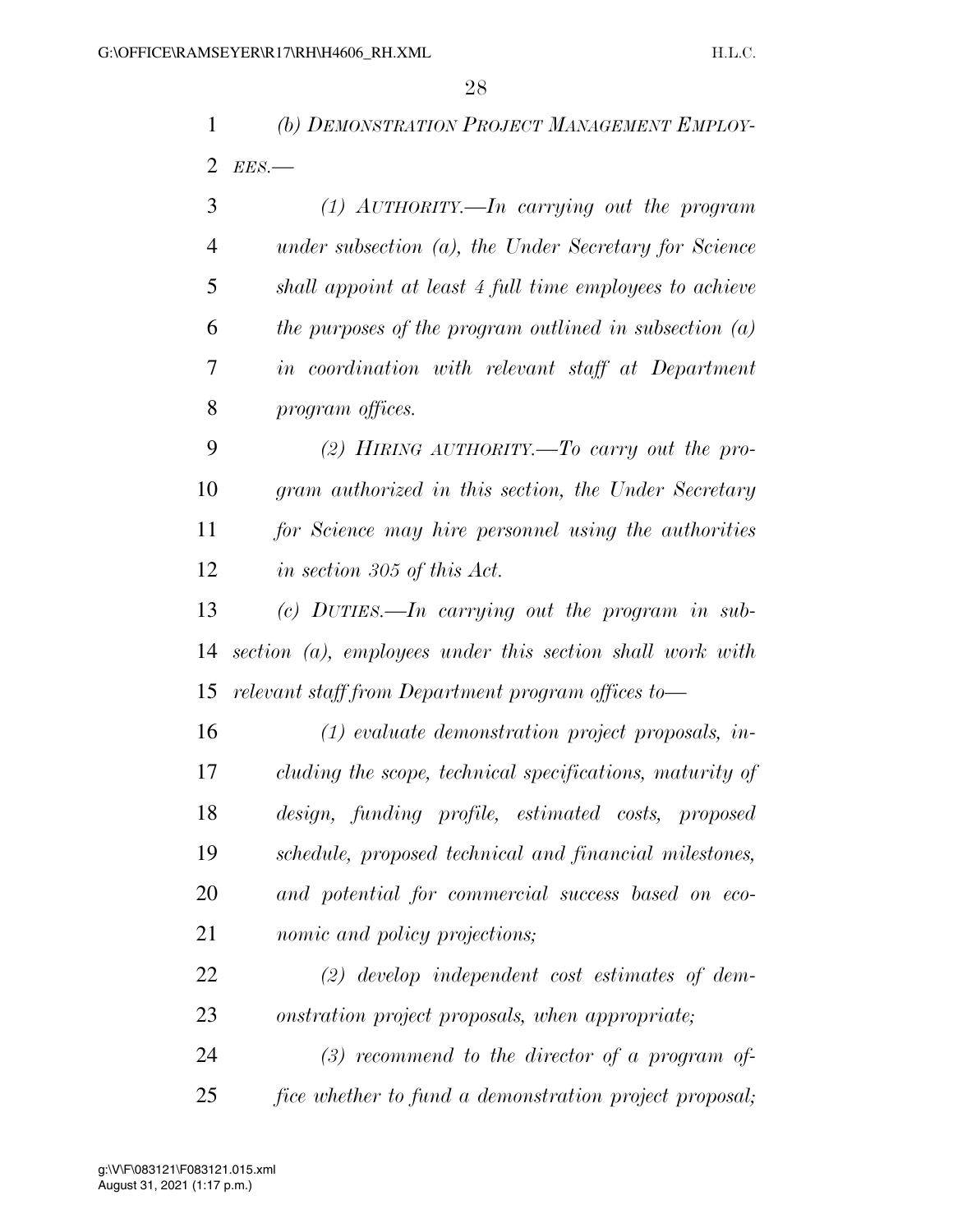| $\mathbf{1}$   | $(4)$ oversee the execution of the demonstration               |
|----------------|----------------------------------------------------------------|
| $\overline{2}$ | projects that receive funding from the Department              |
| 3              | under this section and conduct reviews of ongoing              |
| $\overline{4}$ | projects, which may include reconciling estimated              |
| 5              | costs as compared to actual costs and evaluating               |
| 6              | progress of the project based on the proposed schedule         |
| 7              | and technical and financial milestones, and provide            |
| 8              | such reviews to the Secretary; and                             |
| 9              | $(5)$ assess lessons learned and implement im-                 |
| 10             | provements to evaluate and oversee demonstration               |
| 11             | projects carried out under this section.                       |
| 12             | (d) ADDITIONAL AUTHORITY.—The Secretary may                    |
| 13             | carry out and manage demonstration projects directly           |
| 14             | through the program established in subsection $(a)$ .          |
| 15             | (e) PROJECT TERMINATION.—Should an ongoing dem-                |
| 16             | onstration project receive an unfavorable review under sub-    |
| 17             | section $(c)(4)$ , the director of a Department program office |
|                | 18 or their designee may cease funding the demonstration       |
| 19             | project and reallocate the remaining funds to new or exist-    |
| 20             | ing demonstration projects carried out by that program of      |
| 21             | fice.                                                          |
| 22             | $(f)$ COORDINATION.—In establishing and carrying out           |
|                |                                                                |

 *the program, the Secretary shall coordinate with project management and acquisition management entities within the Department, including the Office of Project Manage-*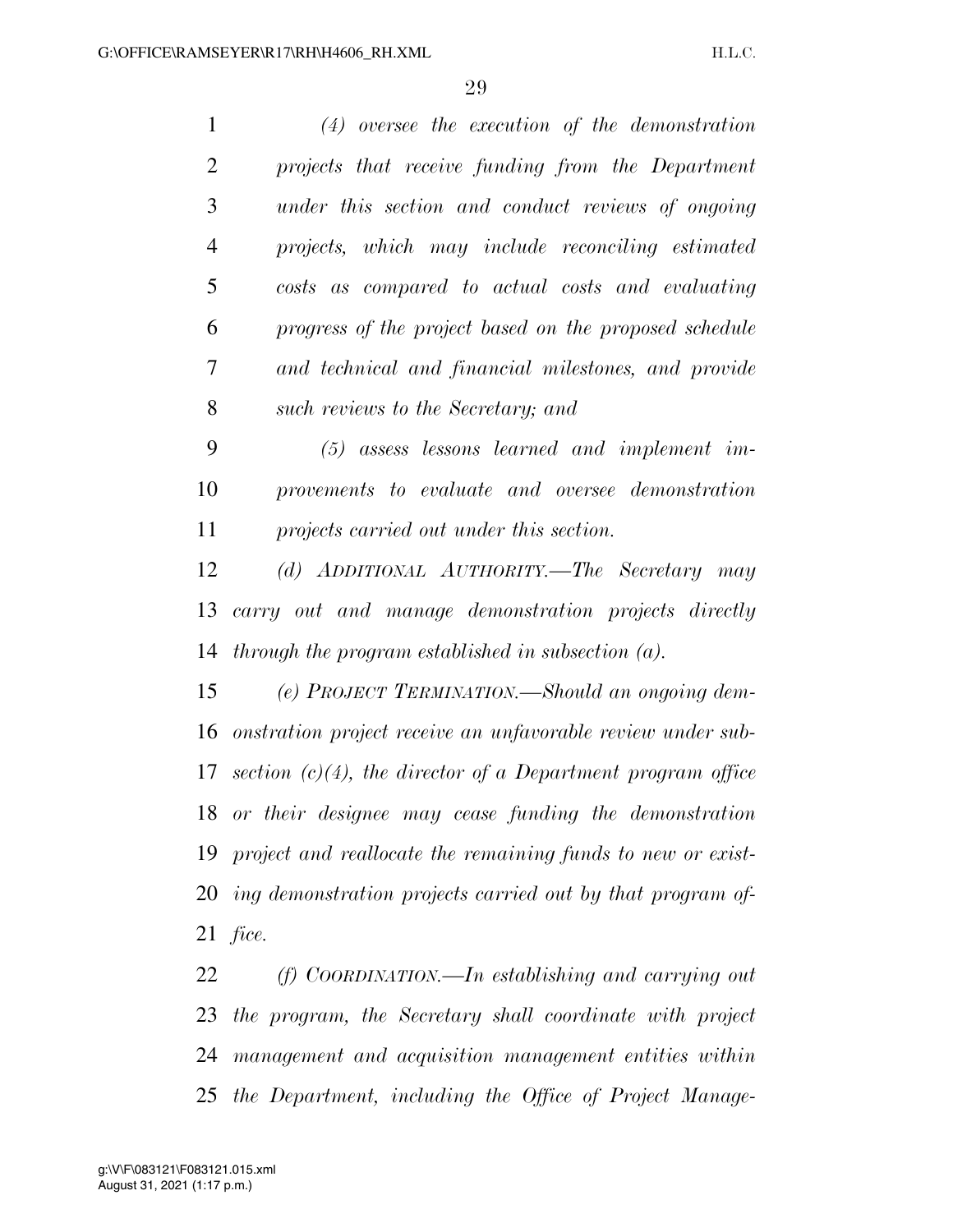*ment, and relevant professional organizations in project management, construction, cost estimation, and other rel-evant fields.* 

 *(g) REPORTING.—In accordance with section 9007 of Division Z of the Consolidated Appropriations Act, 2021 (Public Law 116–260), the Secretary shall report annually on the utilization of the authority granted under this sec-tion, including—* 

 *(1) a summary of any demonstration projects currently being carried out under this section; and* 

 *(2) the reviews under subsection (c)(4) of any on- going demonstration projects carried out under this section.* 

 *(h) EVALUATION BY COMPTROLLER GENERAL.—Not later than 3 years after the date of the enactment of this Act the Comptroller General shall submit to the Committee on Science, Space, and Technology of the House of Rep- resentatives and the Committee on Energy and Natural Re- sources of the Senate an evaluation on the operation of the program established under this section, including—* 

 *(1) the processes and procedures used to evaluate demonstration project proposals and oversee dem- onstration projects that receive funding under this section;*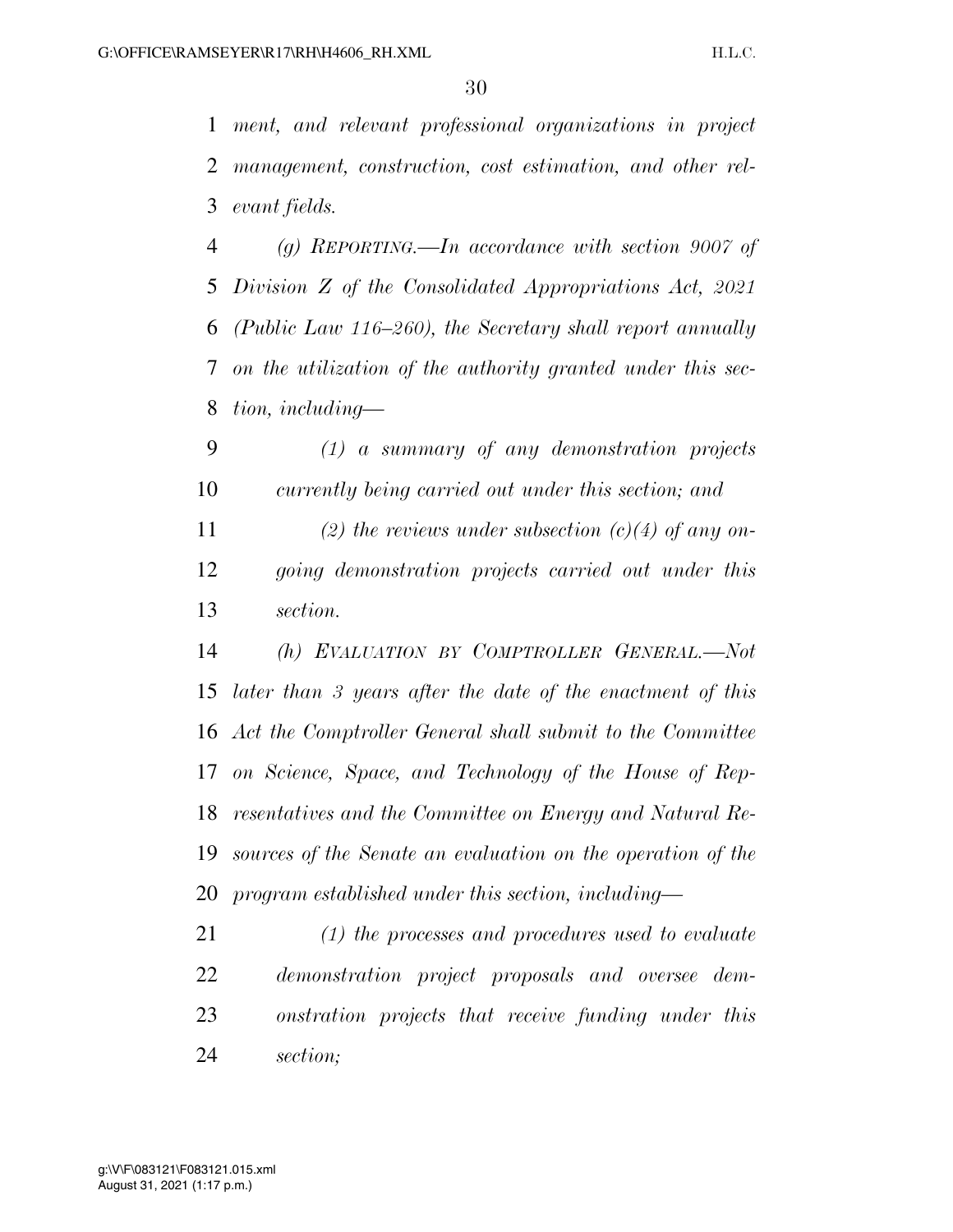*(2) any recommended changes to the program, including the structure and the processes and proce- dures used to evaluate and oversee demonstration projects that receive funding under this section; and (3) any recommended changes to the structure of this program to improve the success in meeting the program purposes under subsection (a).* 

### *SEC. 303. STREAMLINING PRIZE COMPETITIONS.*

 *(a) REPORTING.—Section 1008 of the Energy Policy Act of 2005 (42 U.S.C. 16396) is amended by adding at the end the following:* 

 *''(h) REPORT.—In accordance with section 9007 of Di- vision Z of the Consolidated Appropriations Act, 2021 (Public Law 116–260), the Secretary shall report annually on a description of any prize competitions carried out using the authority under this section, the total amount of prizes awarded along with any private sector contributions, the methods used for solicitation and evaluation, and a descrip- tion of how each prize competition advanced the mission of the Department.''.* 

 *(b) TECHNICAL AMENDMENT.—Section 1008 of the Energy Policy Act of 2005 (42 U.S.C. 16396) is amended by redesignating the second subsection (e) (relating to au-thorization of appropriations) as subsection (f).*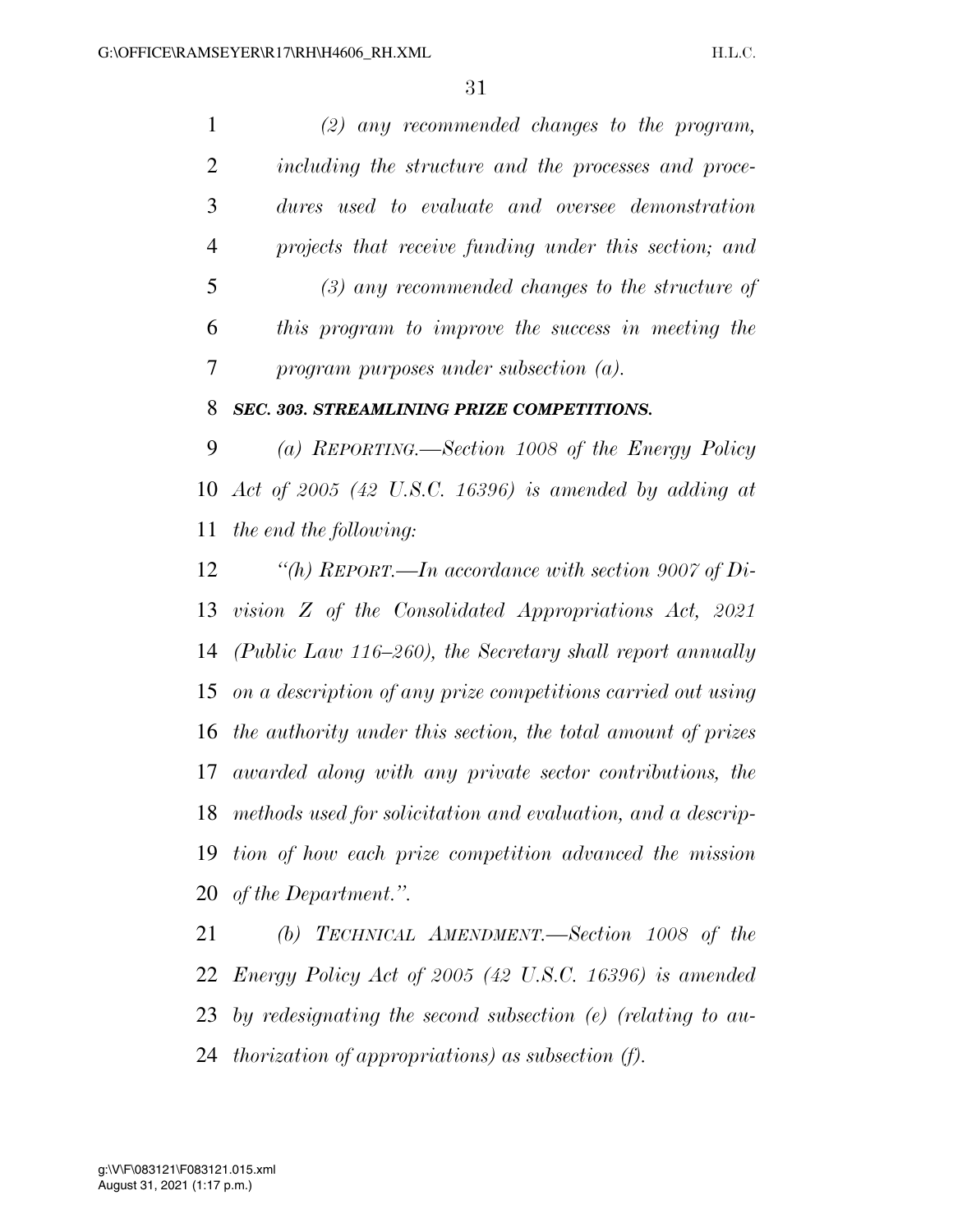| 1      | SEC. 304. COST-SHARE WAIVER EXTENSION.                       |
|--------|--------------------------------------------------------------|
| 2      | (a) IN GENERAL.—Section 988 of the Energy Policy             |
|        | 3 Act of $2005$ (42 U.S.C. 16351) is amended in subsection   |
| 4      | $(b)(4)(B)$ by striking "this paragraph" and inserting "the  |
| 5      | <i>Energizing Technology Transfer Act".</i>                  |
| 6      | (b) REPORT.—Section $108(b)$ of the Department of            |
| $\tau$ | Energy Research and Innovation Act is amended in sub-        |
| 8      | section (b) by striking "this Act" each place it appears and |
| 9      | <i>inserting "the Energizing Technology Transfer Act".</i>   |
| 10     | SEC. 305. SPECIAL HIRING AUTHORITY FOR SCIENTIFIC, EN-       |
| 11     | GINEERING, AND PROJECT MANAGEMENT                            |
| 12     | PERSONNEL.                                                   |
| 13     | (a) In GENERAL.—The Under Secretary for Science              |
| 14     | shall have the authority to $-$                              |
| 15     | $(1)$ make appointments of not more than 60 sci-             |
| 16     | entific, engineering, and professional personnel, with-      |
| 17     | out regard to civil service laws, to assist the Depart-      |
| 18     | ment in meeting specific project or research needs;          |
| 19     | $(2)$ fix the basic pay of any employee appointed            |
| 20     | under this section at a rate to be determined by the         |
| 21     | Under Secretary at rates not in excess of Level II of        |
| 22     | the Executive Schedule $(EX–II)$ under section 5311 of       |
| 23     | title 5, United States Code without regard to the civil      |
| 24     | service laws; and                                            |
| 25     | $(3)$ pay any employee appointed under this sec-             |
| 26     | tion payments in addition to basic pay, except that          |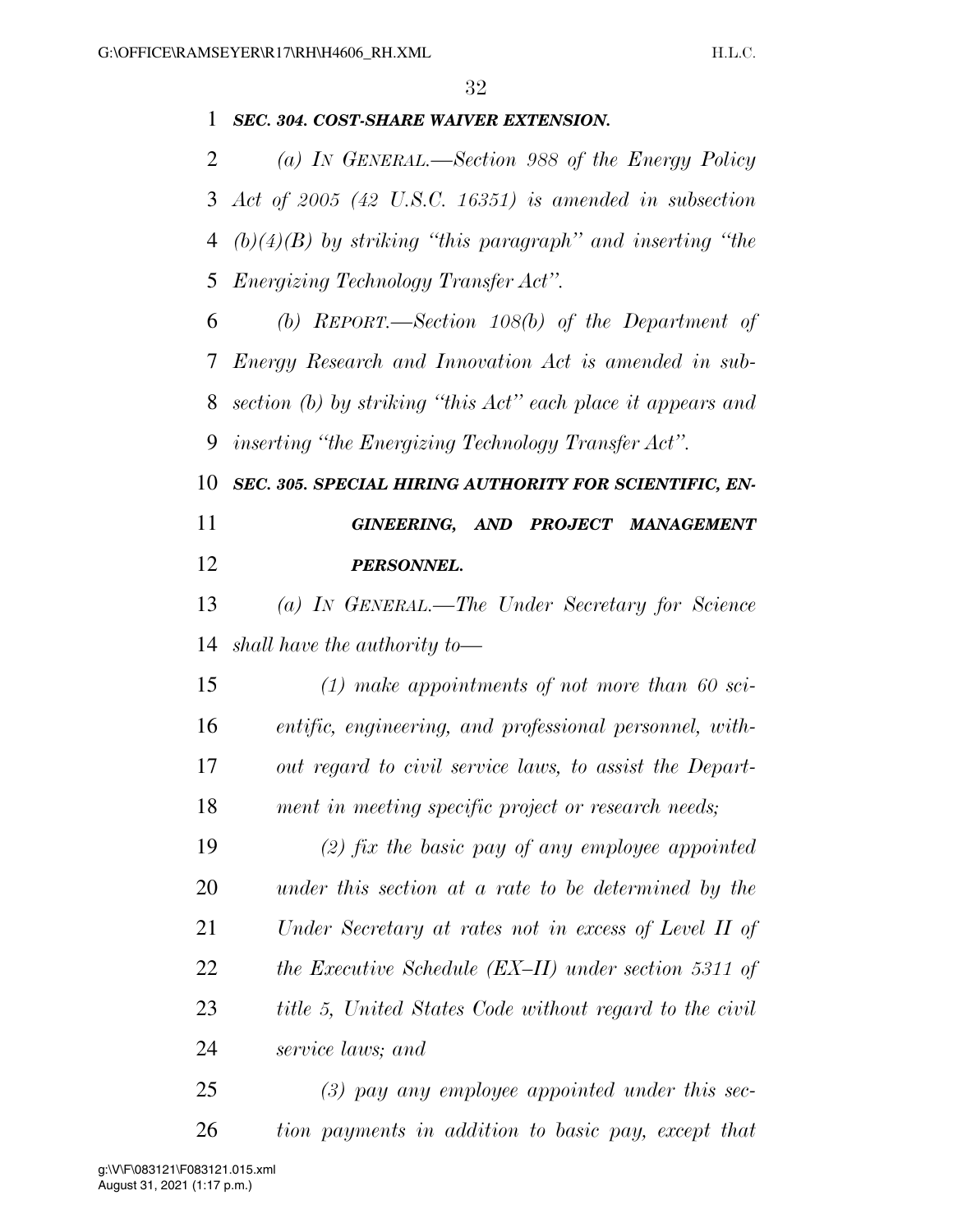| 1              | the total amount of additional payments paid to an     |
|----------------|--------------------------------------------------------|
| $\overline{2}$ | employee under this subsection for any 12-month pe-    |
| 3              | riod shall not exceed the lesser of the following      |
| $\overline{4}$ | <i>amounts:</i>                                        |
| 5              | $(A)$ \$25,000.                                        |
| 6              | $(B)$ The amount equal to 25 percent of the            |
| 7              | annual rate of basic pay of that employee.             |
| 8              | $(C)$ The amount of the limitation that is             |
| 9              | applicable for a calendar year under section           |
| 10             | $5307(a)(1)$ of title 5, United States Code.           |
| 11             | (b) TERM.—                                             |
| 12             | $(1)$ IN GENERAL.—The term of any employee ap-         |
| 13             | pointed under this section shall not exceed 3 years    |
| 14             | unless otherwise authorized in law.                    |
| 15             | (2) TERMINATION.—The Under Secretary for               |
| 16             | Science shall have the authority to terminate any em-  |
| 17             | ployee appointed under this section at any time based  |
| 18             | on performance or changing project or research needs   |
| 19             | of the Department.                                     |
| 20             | SEC. 306. TECHNOLOGY TRANSFER REPORTS AND EVALUA-      |
| 21             | TION.                                                  |
| 22             | Section 9007 of division Z of the Consolidated Appro-  |
| 23             | priations Act, 2021 (Public Law 116-260) is amended as |
|                | 24 follows:                                            |